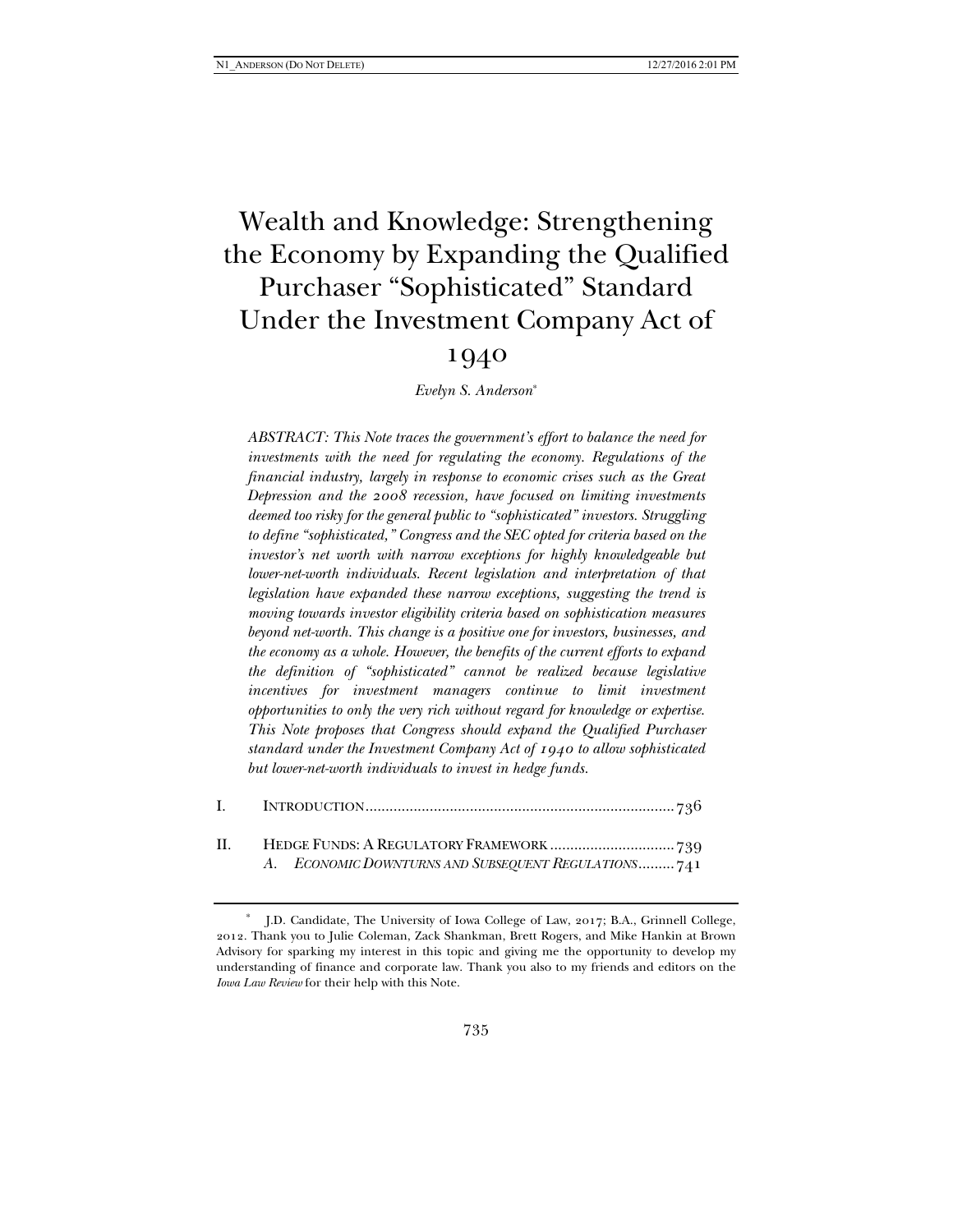|      | B.          | INVESTOR ELIGIBILITY: DEFINING "SOPHISTICATED"742        |  |
|------|-------------|----------------------------------------------------------|--|
|      |             |                                                          |  |
|      |             |                                                          |  |
|      | $C_{\cdot}$ |                                                          |  |
|      |             | 1. The Knowledgeable Employee Rule and Qualified         |  |
|      |             |                                                          |  |
|      |             |                                                          |  |
| III. |             | FAILING TO DEFINE AND IMPLEMENT A WORKABLE DEFINITION OF |  |
|      |             |                                                          |  |
|      |             |                                                          |  |
|      | $A_{\cdot}$ |                                                          |  |
|      | B.          | IGNORING INCENTIVES IN EXISTING REGULATORY FRAMEWORK     |  |
|      |             |                                                          |  |
|      |             | 1. Inadequacy of the JOBS Act and the Knowledgeable      |  |
|      |             |                                                          |  |
|      |             |                                                          |  |
|      | C.          | HOW MISALIGNED INCENTIVES HURT THE ECONOMY 755           |  |
| IV.  |             | EXPANDING "SOPHISTICATED" UNDER THE QUALIFIED PURCHASER  |  |
|      |             |                                                          |  |
|      | $A_{\cdot}$ |                                                          |  |
|      | В.          |                                                          |  |
| V.   |             |                                                          |  |
|      |             |                                                          |  |

#### I. INTRODUCTION

Fear surrounding economic downturns is not a recent phenomenon. After the stock market crash, or "Black Tuesday," that propelled the United States into the Great Depression in 1929, *The New York Times* reported, "[s]tock prices virtually collapsed yesterday," and called the crash "the most disastrous in Wall Street's history."1 Almost 79 years later, in 2008, a headline in *The New York Times* proclaimed, "For Stocks, Worst Single-Day Drop in Two Decades."2 As is typical in moments of fear and panic, the American public searched for answers that might explain the losses that left many without jobs or opportunities. The American government, seeking to alleviate such fears,

 <sup>1.</sup> *Stocks Collapse in 16,410,030-Share Day, but Rally at Close Cheers Brokers; Bankers Optimistic, to Continue Aid*, N.Y. TIMES: ON THIS DAY (Oct. 29, 1999), http://www.nytimes.com/learning/ general/onthisday/991029onthisday\_big.html (last visited Oct. 12, 2016).

 <sup>2.</sup> Vikas Bajaj & Michael M. Grynbaum, *For Stocks, Worst Single-Day Drop in Two Decades*, N.Y. TIMES (Sept. 29, 2008), http://www.nytimes.com/2008/09/30/business/30markets.html.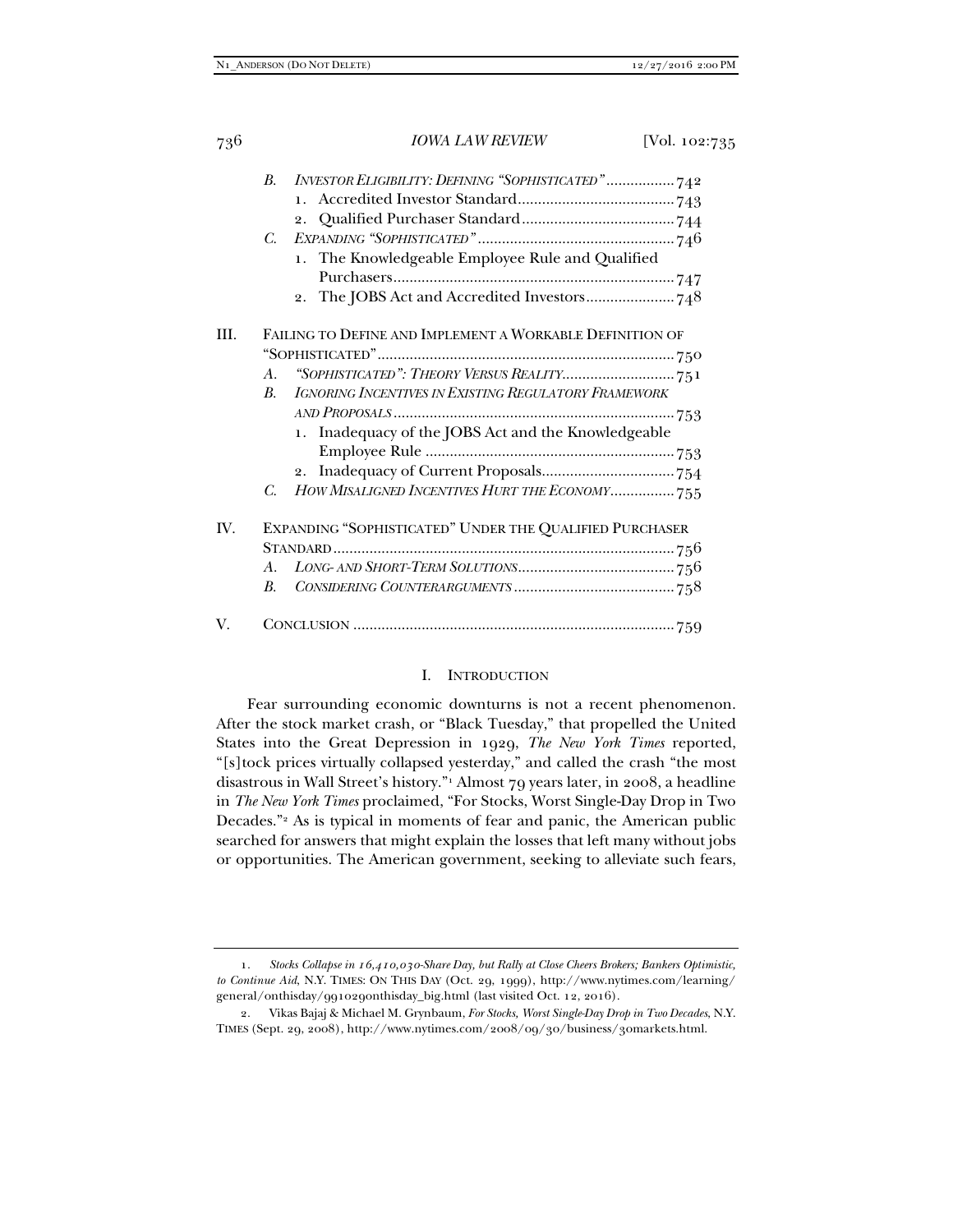implemented measures to regulate the financial industry and reinstill the public with faith in the economy.3

Both the Great Depression and the 2008 crash were largely the result of speculation and unsound investment advice, leaving much of the general public blindsided by severe losses.4 The government reacted by regulating certain investments deemed too risky for the general public and limited those who could invest to only the "sophisticated."<sup>5</sup> Congress and the Securities and Exchange Commission ("SEC") decided that hedge funds—greatly leveraged, high-risk, high-reward investment opportunities available to only the very rich that are subject to minimal regulations6—were too risky for the average investor.7 Only "sophisticated investors," reasoned the government, are able to appreciate the risk involved and can more freely invest in hedge funds. As a proxy for "sophistication," an individual was "sophisticated" if she was wealthy—an Accredited Investor<sup>8</sup> or Qualified Purchaser,<sup>9</sup> depending on the type of hedge fund.

The government and the public largely blamed hedge funds for the 2008 collapse.10 Even before the crash, there was significant criticism surrounding

 4. *See* Steve Denning, *Lest We Forget: Why We Had a Financial Crisis*, FORBES (Nov. 22, 2011, 11:28 AM), http://www.forbes.com/sites/stevedenning/2011/11/22/5086 (describing role of subprime mortgages in the financial crisis as advertised and sold to consumers as high-yield investments without disclosure of risks, which allowed mortgage originators to bundle mortgages and "relax underwriting standards, abdicating traditional lending metrics such as income, credit rating, debt-service history and loan-to-value[,]" which led to huge defaults in mortgages and ultimately an economic collapse).

5. *See infra* Part II.B.

6. U.S. SEC. & EXCH. COMM'N, IMPLICATIONS OF THE GROWTH OF HEDGE FUNDS 3 (2003), http://www.sec.gov/news/studies/hedgefunds0903.pdf (describing hedge funds as "an entity that holds a pool of securities and perhaps other assets, whose interests are not sold in a registered public offering and which is not registered as an investment company under the Investment Company Act").

 7. The regulations following the Great Depression did not specifically target hedge funds, because the first hedge fund did not appear until 1949. However, the regulations following both the crash of 1929 and 2008 sought to address the highly speculative, leveraged, and overall risky investment strategies that led to severe losses. *See* James E. McWhinney, *A Brief History of the Hedge Fund*, INVESTOPEDIA, http://www.investopedia.com/articles/mutualfund/05/hedgefundhist.asp (last visited Oct. 12, 2016).

- 8. *See infra* Part II.B.1.
- 9. *See infra* Part II.B.2.

 10. *See Hedge Funds Took a Serious Hit in 2008*, CBS NEWS (Jan. 12, 2009, 7:14 PM), http:// www.cbsnews.com/news/hedge-funds-took-a-serious-hit-in-2008 (describing the hedge fund industry as characterized by greed and overconfidence and "[u]sing sophisticated trading models," promising to make "wealthy people wealthier with eye-popping returns that carried seemingly

 <sup>3.</sup> *See* JOSEPH WILLIAM SINGER, NO FREEDOM WITHOUT REGULATION: THE HIDDEN LESSON OF THE SUBPRIME CRISIS  $59$  (2015) (describing the need for regulations following the financial crisis in 2008 as driven by the lessons "that people can be fooled into taking on financial burdens that they cannot bear and that these arrangements have the potential to undermine economic prosperity for all of us[,] . . . that when we begin to gamble on the infrastructure of economic life, we pose undue risks to ourselves and our neighbors[,] [a]nd . . . that markets will better reflect our preferences if we enact laws that ensure that we get what we bargain for").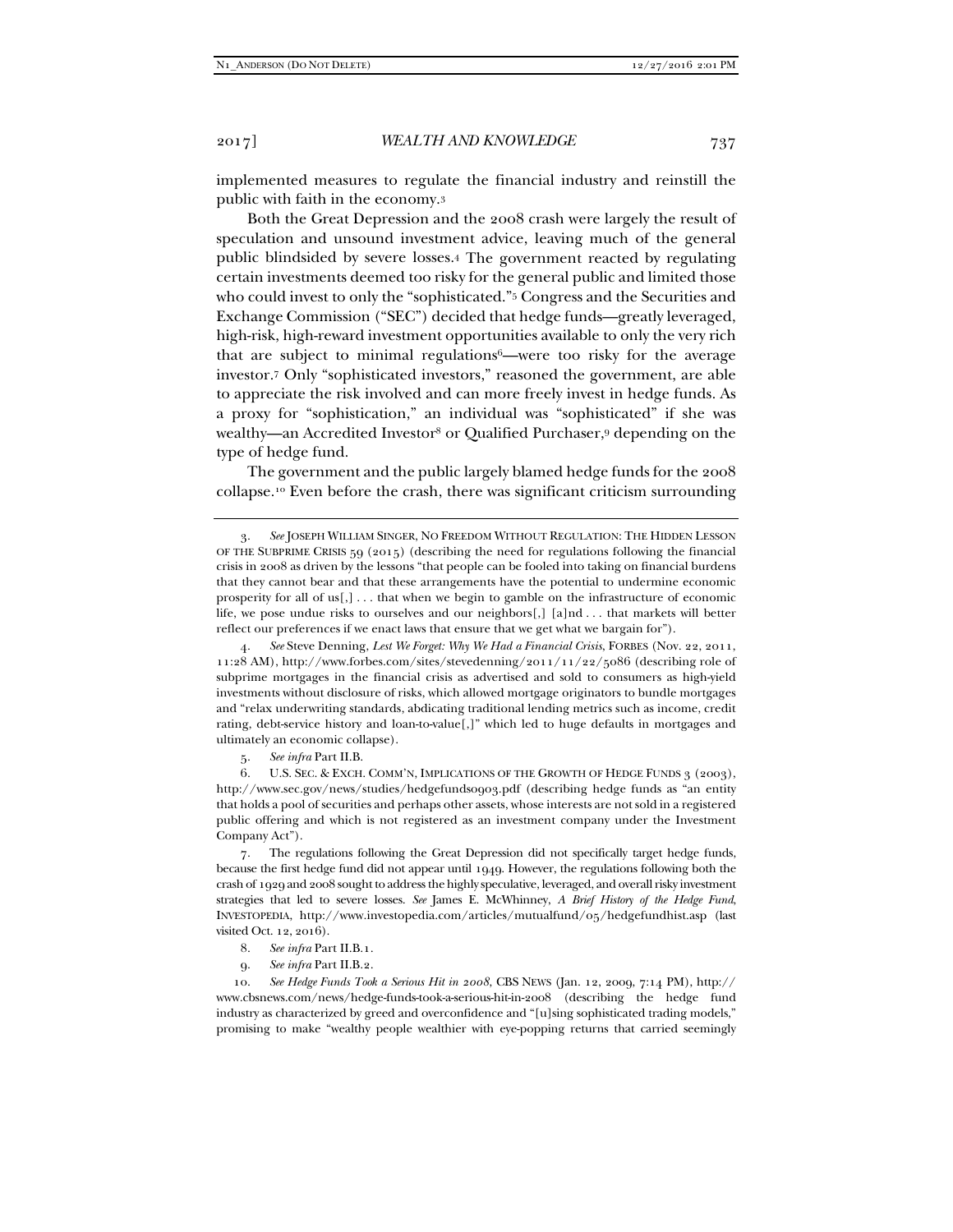hedge funds, leading one famous hedge fund manager, Mario Gabelli, to write in 2000: "[M]ost folks would characterize [a hedge fund] as a highly speculative vehicle for unwitting fat cats and careless financial institutions to lose their shirts."11 However, the bad rap hedge funds have endured is misplaced,12 as hedge funds are not actually as risky as the post-2008 headlines would lead the public to believe.13 Rather, hedge funds provide benefits to the investor that an ordinary mutual fund or stock investment cannot—they allow diversification in an investor's portfolio<sup>14</sup>, which provides a safeguard against risk, and they provide absolute returns,15 allowing the investor a better chance to profit.16 Both Congress and the SEC seem to recognize that the risks of hedge funds have been overstated as they have recently expanded access to hedge funds to knowledgeable but lower-net-worth individuals.17 Investments are necessary for the success of an economy, and placing severe limits on access to that market risks harming small business. This is especially true because private, small businesses make up the bulk of most hedge fund portfolios.18

 12. As Mario Gabelli, the hedge fund manager quoted previously, stated: "You will have to look beyond the recent headlines that have given hedge funds a bad name and realize that hedge funds are as good or bad as the folks that are operating them." Gabelli, *supra* note 11.

 13. Steven M. Davidoff, *To Reduce Hedge Fund Risk, Let Everyone In*, N.Y. TIMES (Sept. 16, 2009), http://www.nytimes.com/2009/09/17/business/17HEDGE.html.

 14. *Id.*; *see also Diversification*, INVESTOPEDIA, http://www.investopedia.com/terms/d/ diversification.asp (last visited Oct. 13, 2016) ("Diversification is a risk management technique that mixes a wide variety of investments within a portfolio. The rationale behind this technique contends that a portfolio constructed of different kinds of investments will, on average, yield higher returns and pose a lower risk than any individual investment found within the portfolio.").

 15. A hedge fund is an absolute return fund, which means that it "seeks to make positive returns," unlike a mutual fund, a type of relative return fund that merely "seeks to produce returns that are better th[an] its peers, its fund category, and the market as a whole." *Absolute Return*, INVESTOPEDIA, http://www.investopedia.com/terms/a/absolutereturn.asp (last visited Oct. 13, 2016).

 16. Davidoff, *supra* note 13 (arguing that the fear of hedge funds is unwarranted because hedge funds provide valuable strategies for investors and are not actually as risky as many believe because "[t]hey live up to their name: they (ideally) hedge their returns so that they are less volatile," and further arguing that access to hedge funds should be expanded as "an important part of the diversified investment portfolio that financial experts recommend").

18. *See infra* Part III.C.

moderate risk" before being "[b]lind-sided" by their failure and the market collapse); Ben Rooney, *Hedge Fund Graveyard: 693 and Counting*, CNN MONEY (Dec. 18, 2008, 5:14 PM), http:// money.cnn.com/2008/12/18/news/economy/hedge\_fund\_liquidations ("A record number of hedge funds went bust . . . as shaky markets and tight credit drove investors away from risky investments.").

 <sup>11.</sup> Mario J. Gabelli, *The History of Hedge Funds—The Millionaire's Club* (Oct. 25, 2000), http://www.gabelli.com/news/mario-hedge\_102500.html; *see also* GILLIAN TETT, FOOL'S GOLD: HOW THE BOLD DREAM OF A SMALL TRIBE AT J.P. MORGAN WAS CORRUPTED BY WALL STREET GREED AND UNLEASHED A CATASTROPHE 31 (2009) (quoting Felix Rohatyn, a former investor banker at Lazard Frères, who referred to derivatives, a primary strategy of hedge funds, as "financial hydrogen bombs, built on personal computers by twenty-six-year olds with MBAs").

 <sup>17.</sup> *See infra* Part II.C.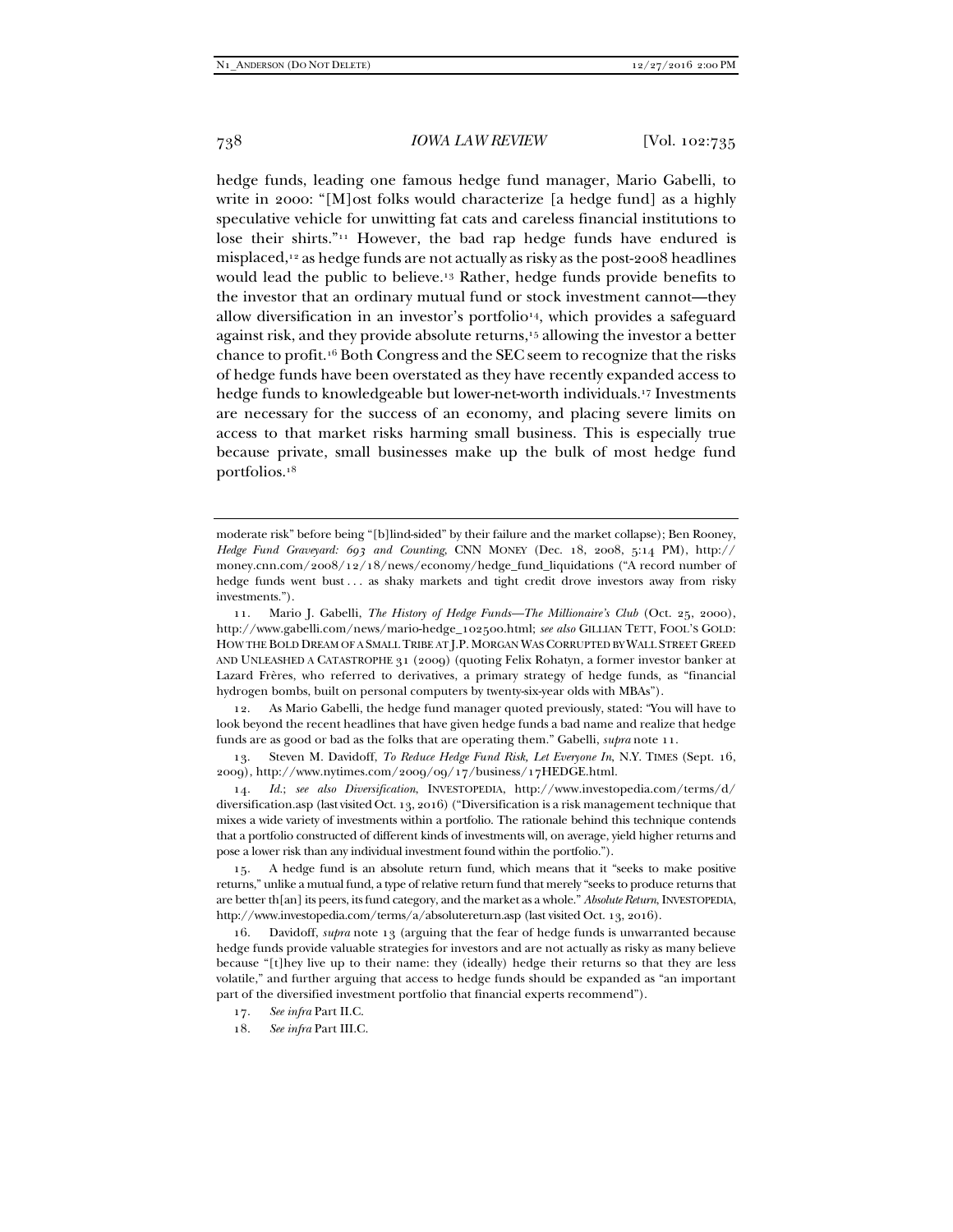When regulating the financial industry, the government must weigh its need to boost the economy by allowing greater public access to investments against the need to ensure investors cannot take excessive risks, which could harm the economy as a whole by leaving investors unwilling and often unable to invest.19 This Note argues Congress and the SEC should continue to expand access to hedge funds, which would benefit the entire economy because these investors could contribute both their capital and expertise to growing businesses. Part II offers a description of the regulatory framework for hedge funds and how the framework has expanded to allow more of the public to access investment opportunities. Part III discusses problems with the current framework, particularly regarding the failure of the current regulatory framework to define who is "sophisticated" enough to invest. Part IV proposes a range of solutions, from a long-term solution of measuring financial literacy to amending the 1940 Act to expand the Knowledgeable Employee Rule, as well as encouraging the SEC to take selective enforcement measures by issuing No-Action Letters.

# II. HEDGE FUNDS: A REGULATORY FRAMEWORK

When it comes to the economy and the financial industry, the government has at least two interests at play: the need for protection and the need for growth.20 For the economy to grow, the government must ensure that the public has faith in the financial industry and continues to invest.<sup>21</sup> As a result, the regulatory landscape of the financial industry fluctuates between periods of economic prosperity and recessions, which are quickly followed by regulations to encourage the public to invest again.22 These regulations, if successful, restore consumers' willingness to invest, a necessary precondition for a revitalized economy.23 However, these regulations limit the public's

 <sup>19.</sup> *See infra* Part II.

 <sup>20.</sup> In fact, the SEC, the agency charged with regulating the financial industry, has said that regulation is necessary to ensure a strong economy because "[o]nly through the steady flow of timely, comprehensive, and accurate information can people make sound investment decisions." *What We Do*, U.S. SEC.&EXCH.COMM'N, http://www.sec.gov/about/whatwedo.shtml (last updated June 10, 2013). "The result of this information flow is a far more active, efficient, and transparent capital market that facilitates the capital formation so important to our nation's economy." *Id.*

 <sup>21.</sup> *See* SINGER, *supra* note 3, at 59 (arguing that regulations preserve freedom and stimulate the economy because "[f]ar from interfering in the free market or undermining economic efficiency, consumer protection law is a cornerstone of well-functioning markets[:] . . . promot[ing] freedom of contract and social welfare and . . . protect[ing] property rights").

 <sup>22.</sup> *See Timeline*, SEC. & EXCH. COMM'N HIST. SOC'Y, http://www.sechistorical.org/ museum/timeline (last visited Oct. 13, 2016) (tracing the history of U.S. and world events and subsequent SEC regulation of the financial industry).

 <sup>23.</sup> *See* SINGER, *supra* note 3, at 59 (describing the need for and benefits of regulations following the financial crisis in 2008 as driven by the lessons "that people can be fooled into taking on financial burdens that they cannot bear and that these arrangements have the potential to undermine economic prosperity for all of us[,] . . . that when we begin to gamble on the infrastructure of economic life, we pose undue risks to ourselves and our neighbors[,] [a]nd . . .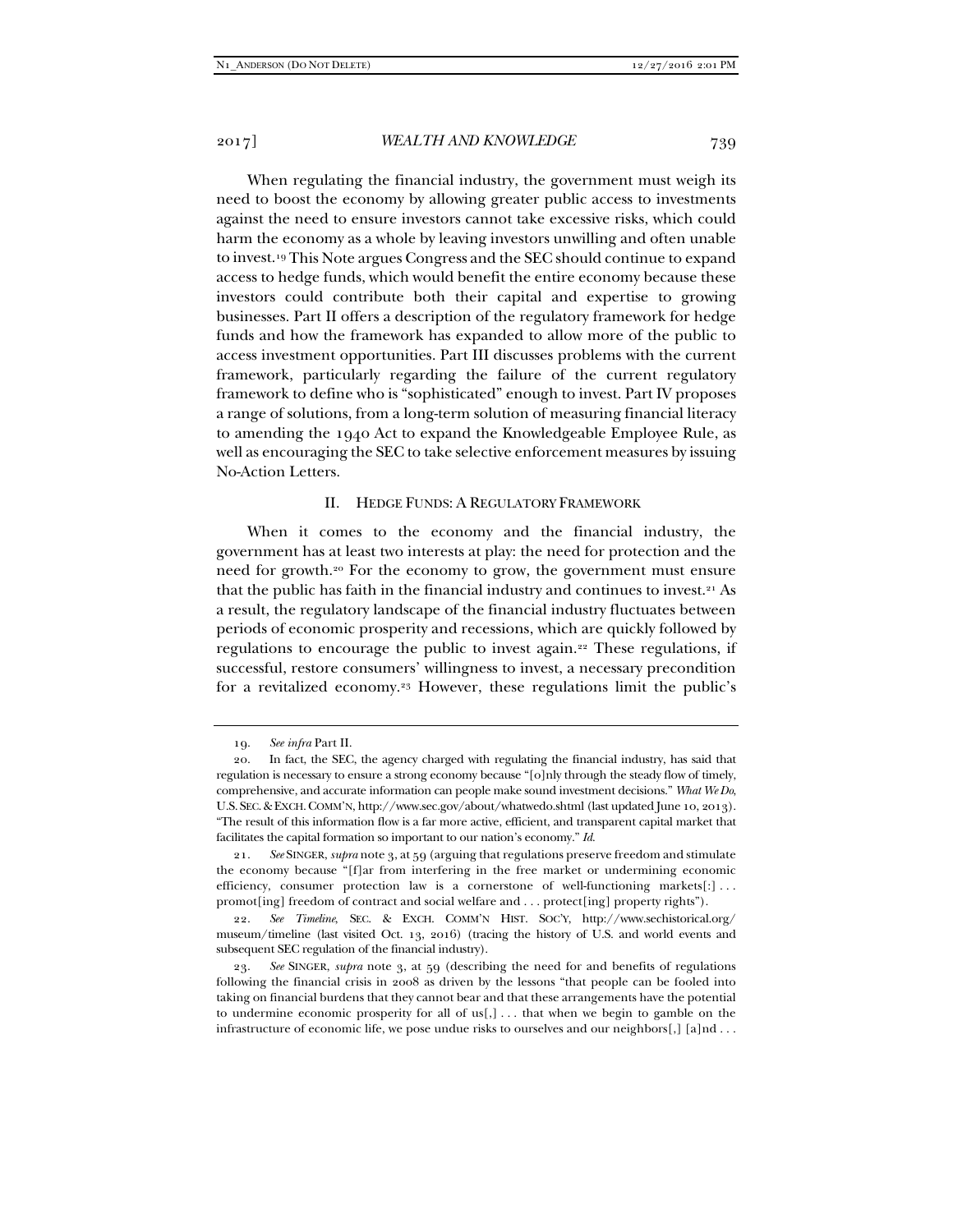access to certain investment opportunities, which may prevent the economy from quickly recovering from economic downturns.

Hedge funds, while a nebulous concept, are characterized primarily as being relatively free from regulations,<sup>24</sup> especially when compared to their heavily regulated counterpart, mutual funds.<sup>25</sup> The lack of hedge fund regulation is due to their ability to meet exemptions under laws regulating the investment industry: the Securities Act of 1933 ("1933 Act"), $2^6$  the Securities Act of 1934 ("1934 Act"),<sup>27</sup> the Investment Company Act of 1940 ("1940 Act"),28 and now the Dodd–Frank Wall Street Reform and Consumer Protection Act ("Dodd-Frank").<sup>29</sup> From the perspective of an investment manager, ideally, the fund would be exempt from all four Acts, thus avoiding regulations in the form of registration, disclosures, and overall lack of flexibility in investment strategy.30

that markets will better reflect our preferences if we enact laws that ensure that we get what we bargain for").

 <sup>24.</sup> Erik J. Greupner, Comment, *Hedge Funds are Headed Down-Market: A Call for Increased Regulation?*, 40 SAN DIEGO L. REV. 1555, 1558–59 (2003) (acknowledging "[t]here is no statutory definition for the term 'hedge fund,'" but "defin[ing] hedge funds as privately offered, relatively unregulated pooled investment vehicles . . . that have the flexibility to invest in a broad range of securities and commodities using a broad range of trading techniques"); *see also* Houman B. Shadab, *The Law and Economics of Hedge Funds: Financial Innovation and Investor Protection*, 6 BERKELEY BUS. L.J. 240, 243 (2009) ("A hedge fund is a private investment company that is not subject to the full range of restrictions on investment activities and disclosure obligations imposed by federal securities laws, that compensates management in part with a fee based on annual profits, and typically engages in the active trading of financial instruments.").

 <sup>25.</sup> A mutual fund refers to "an investment vehicle [that is] made up of a pool of funds collected from many investors for the purpose of investing in securities such as stocks, bonds, [etc.]" that is "professionally managed," and typically available to the public. *See Mutual Fund*, INVESTOPEDIA, http://www.investopedia.com/terms/m/mutualfund.asp (last visited Oct. 16, 2016); *see also* Jasmin Sethi, *Another Role for Securities Regulation: Expanding Investor Opportunity*, 16 FORDHAM J. CORP. & FIN. L. 783, 812 (2011) (describing "daunting disclosure requirements" of mutual funds, such as "all costs, fees, and charges" and "the fund's investment objective and investment policies" among others); *Fast Answers: The Laws that Govern the Securities Industry*, U.S. SEC. & EXCH. COMM'N, http://www.sec.gov/about/laws.shtml (last updated Oct. 1, 2013) (describing reporting and registration requirements of publicly traded companies and companies that invest in public companies, such as mutual funds).

 <sup>26.</sup> Securities Act of 1933, Pub. L. No. 73-22, 48 Stat. 74 (codified at 15 U.S.C. §§ 77a–77aa (2012)).

 <sup>27.</sup> Securities Exchange Act of 1934, Pub. L. No. 73-291, 48 Stat. 881 (codified as amended at 15 U.S.C. §§ 78a–78pp (2012)).

 <sup>28.</sup> Investment Company Act of 1940, Pub. L. No. 76-768, 54 Stat. 789 (codified as amended at 15 U.S.C. § 80a (2012)).

 <sup>29.</sup> Dodd–Frank Wall Street Reform and Consumer Protection Act, Pub. L. No. 111-203, 124 Stat. 1376 (2010).

 <sup>30.</sup> *See generally* 1 THOMAS LEE HAZEN, TREATISE ON THE LAW OF SECURITIES REGULATION (providing an overview of federal laws governing securities regulation); Sargon Daniel, Note, *Hedge Fund Registration: Yesterday's Regulatory Schemes for Today's Investment Vehicles*, 2007 COLUM. BUS. L. REV. 247, 258–64 (2007) (discussing the regulatory effects of the 1933 Act, 1934 Act, and 1940 Act on hedge funds).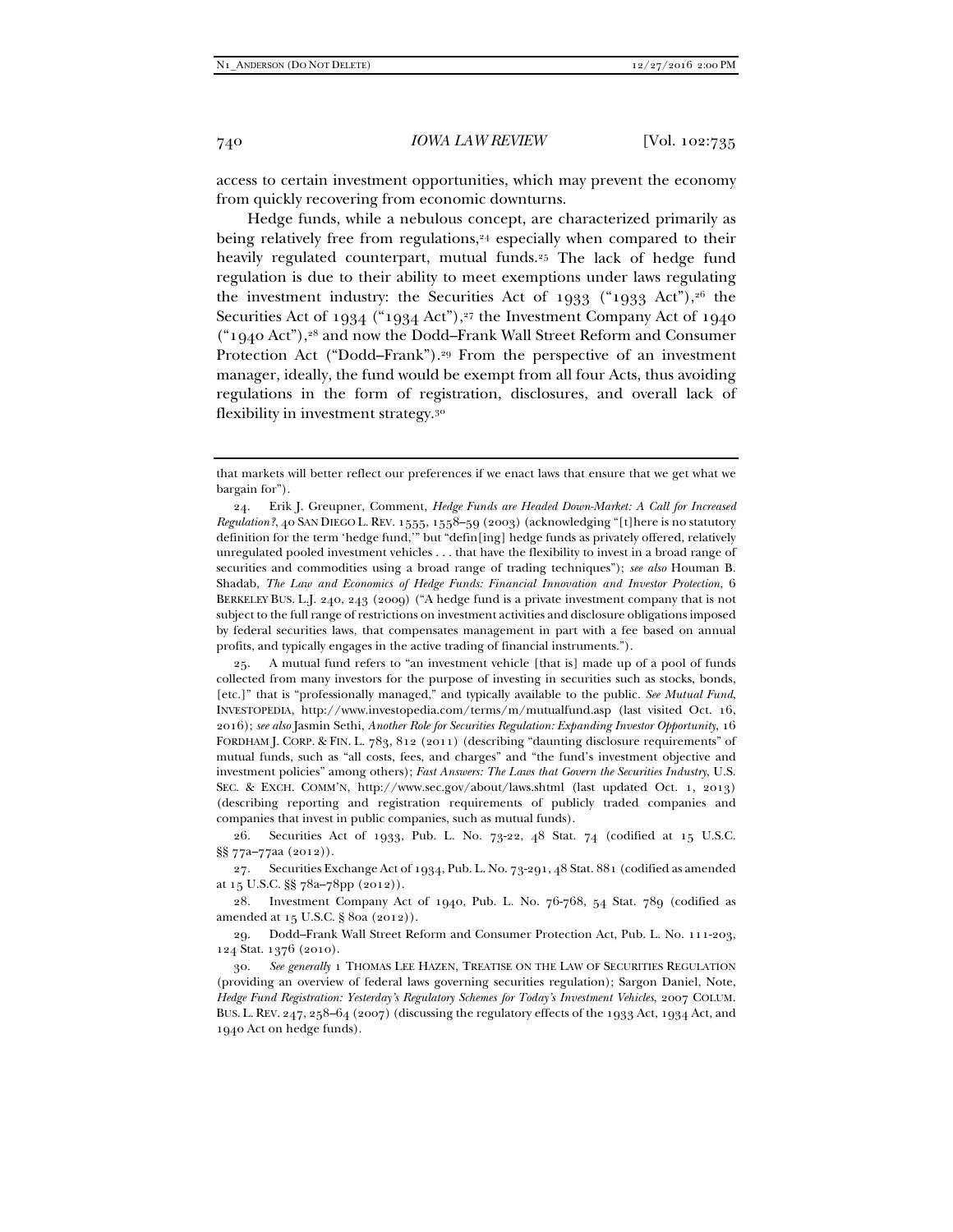This Part traces the regulatory framework governing the financial industry. While Congress and the SEC continue to heavily regulate the financial industry, there is a trend towards allowing greater access to investments. Part II.A discusses regulatory efforts in response to economic downturns and recessions. Part II.B analyzes the current regulatory approach to investor eligibility, and Part II.C illustrates efforts to expand investor eligibility to include measures of sophistication beyond net-worth thresholds.

#### *A. ECONOMIC DOWNTURNS AND SUBSEQUENT REGULATIONS*

The federal government has heavily regulated the financial industry since the New Deal era, following the stock market crash of  $1929$ .<sup>31</sup> While a strong and largely unregulated post-war economy marked the "booming twenties" era,32 the 1929 crash led to a sharp decline in the economy, and the public became increasingly wary of investments.33 While the crash inevitably affected investment banks, the banks remained relatively unscathed in comparison to the average American, and the banks were unsympathetic characters since their highly leveraged and risky schemes were a significant reason for the crash.34 Following the crash, there was an immediate call for increased regulation of the investment industry, and the government responded.35

Following the Great Depression, the government quickly reacted by enacting legislation regulating the financial industry, $36$  such as the 1933 Act, the 1934 Act, the 1940 Act, and The Investment Advisers Act of 1940.37 The 1933 Act and the 1940 Act limit access to certain investments deemed too

 <sup>31.</sup> *See* Daniel, *supra* note 30, at 276–77 (describing the effect of the Great Depression on the economy and the government's reaction, under the leadership of President Roosevelt regulation of the financial industry).

 <sup>32.</sup> *Id.* at 275–76.

 <sup>33.</sup> *The Great Depression*, HISTORY, http://www.history.com/topics/great-depression (last visited Oct. 16, 2016) ("[T]he stock market crash of October 1929 . . . sent Wall Street into a panic and wiped out millions of investors. Over the next several years, consumer spending and investment dropped, causing steep declines in industrial output and rising levels of unemployment as failing companies laid off workers.").

 <sup>34.</sup> *See* Daniel, *supra* note 30, at 276–77. The distrust of the banking industry following the Great Depression led to the enactment of the Glass–Steagall Act in 1933, which was designed to restore public confidence in the banking industry by requiring the separation of investment and commercial banks. This Act is outside the scope of this Note, which focuses on federal laws specific to investing in securities. For a history of the Glass–Steagall Act, see Reem Heakal, *What Was the Glass-Steagall Act?*, INVESTOPEDIA, http://www.investopedia.com/articles/03/071603.asp (last updated Nov. 16, 2015, 6:37 PM).

 <sup>35.</sup> *See* Daniel, *supra* note 30, at 275–76 (describing the political and economic conditions preceding increased governmental regulation of mutual funds).

 <sup>36.</sup> *Securities and Exchange Commission*, HISTORY, http://www.history.com/topics/securitiesand-exchange-commission (last visited Oct. 16, 2016).

 <sup>37.</sup> Investment Advisers Act of 1940, 15 U.S.C. §§ 80b-1 to 80b-21 (2012); *see also Fast Answers: The Laws that Govern the Securities Industry, supra* note 25 (describing the purpose and focus of each law).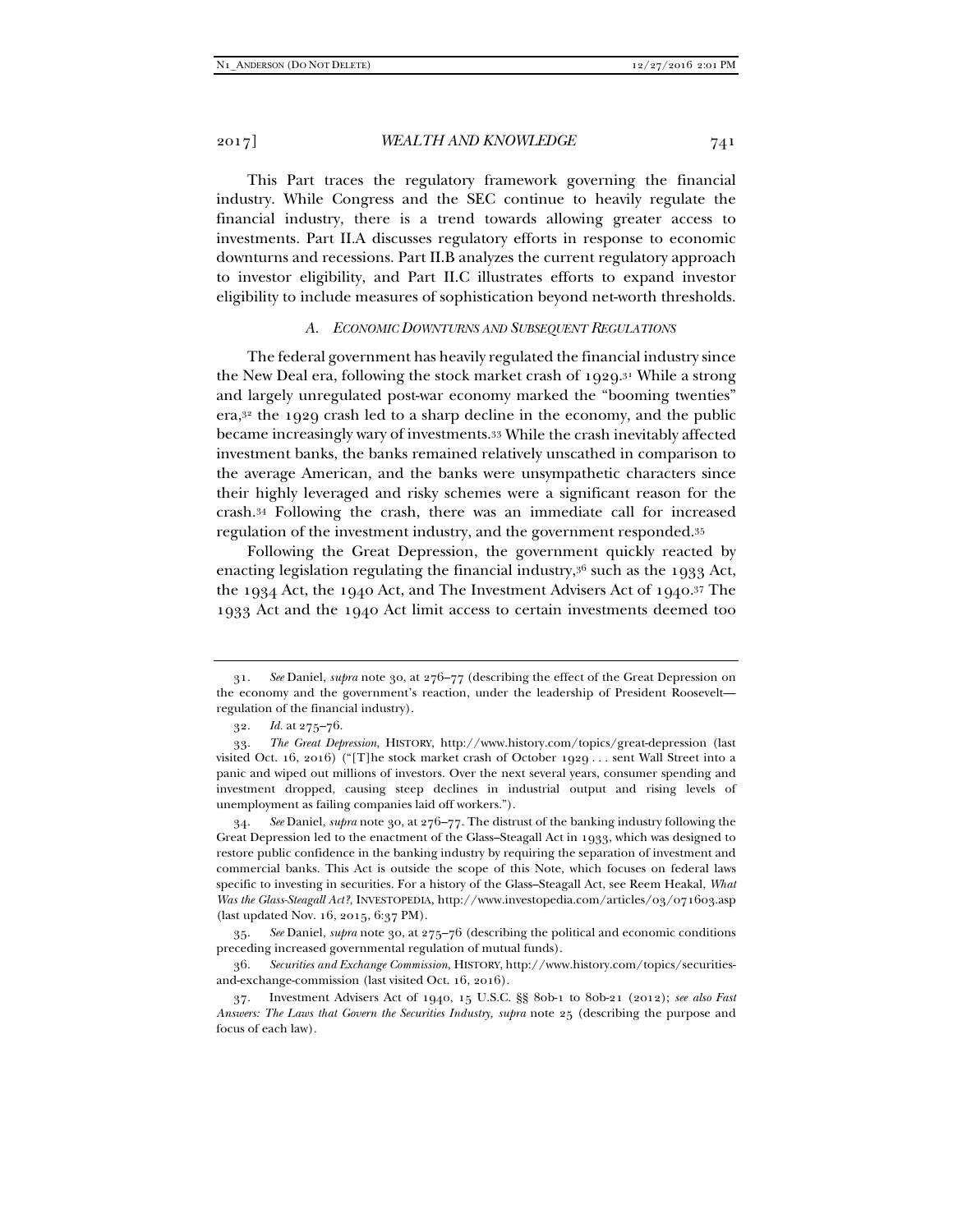risky for the average public.38 The 1933 Act is known as the "truth in securities" law and governs publicly offered securities, requiring disclosure to "prohibit deceit, misrepresentations, and other fraud in the sale of securities."39 The 1934 Act created the SEC, whose proclaimed mission is to "protect investors, maintain fair, orderly, and efficient markets, and facilitate capital formation."40 The 1940 Act, like the 1933 Act, requires disclosure, but focuses on regulating companies in the business of investing, rather than the individual securities themselves.41

The overarching policy of these regulations is disclosure, where companies offering securities to the public are required to disclose information that would affect an individual's decision of whether to invest.42 However, Congress and the SEC have decided that some investment strategies, namely hedge funds, are so risky that disclosure alone is insufficient to protect investors. For these strategies, the 1933 Act and 1940 Act instead focused on limiting the type of investor who could access risky investment opportunities to only those investors who are "sophisticated."

## *B. INVESTOR ELIGIBILITY: DEFINING "SOPHISTICATED"*

Within these regulations limiting investor eligibility, Congress and the SEC have since carved out exceptions for certain "sophisticated investors" who may invest in hedge funds without subjecting that fund to regulations under the federal securities laws. In keeping with the policy of protecting the public from risky investments, being a "sophisticated" investor requires an ability to appreciate risks. In an effort to create a bright-line rule, the SEC and Congress have determined that an investor is "sophisticated" if she meets specified income and net-worth benchmarks.43 Thus, a hedge fund manager wishing to acquire investors without being subject to the regulations of the federal securities laws can only allow high-net-worth individuals to invest.44 These high-net-worth investors are called Accredited Investors or Qualified Purchasers, depending on the type of hedge fund.45 Qualified Purchasers are subject to a higher-net-worth requirement because they are eligible for investments deemed too risky for even the Accredited Investor.46 However, current statutes and regulations have acknowledged that an individual with

 <sup>38.</sup> *See Fast Answers: The Laws that Govern the Securities Industry, supra* note 25.

 <sup>39.</sup> *Id.*

 <sup>40.</sup> *What We Do*, *supra* note 20.

 <sup>41.</sup> *Fast Answers: The Laws that Govern the Securities Industry*, *supra* note 25.

 <sup>42.</sup> *See id.*

 <sup>43.</sup> Greupner, *supra* note 24, at 1588 ("Net worth as a proxy for sophistication is the common thread of policy that runs through congressional action and SEC regulation concerning which individuals do not need the protections of federal securities regulation.").

 <sup>44.</sup> *See infra* Part II.B.

 <sup>45.</sup> *See infra* Part II.B.

 <sup>46.</sup> *See infra* Part II.B.2.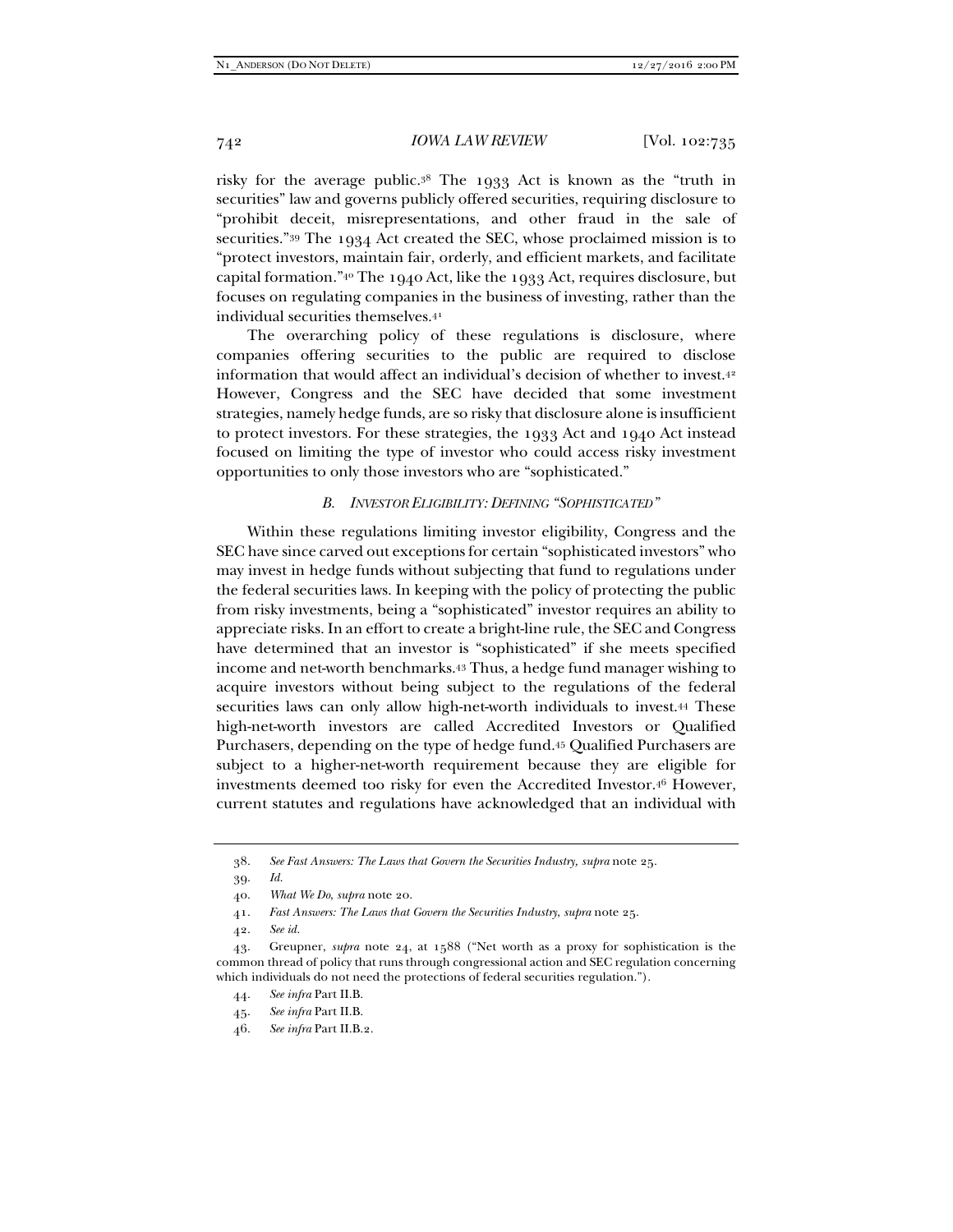knowledge of the financial industry but without a high net worth may also be "sophisticated."47 Thus, the regulations have allowed limited exceptions for these lower-net-worth yet highly knowledgeable investors.

# 1. Accredited Investor Standard

The 1933 Act regulates public companies that seek investors and are listed on a national exchange by requiring registration and reporting.48 The purpose of the 1933 Act is to prevent "deceit, misrepresentations, and other fraud in the sale of securities."49 Thus, the policy of the 1933 Act emphasizes disclosure to ensure the public has access to accurate information that would affect the decision of whether to invest.50 The disclosure requirements, including a registration statement and continuous reporting, apply to individual securities that are listed on a national exchange and available for sale to the general public. $5<sup>1</sup>$  However, certain securities are exempt from registration, including private offerings limited to only certain high-net-worth individuals.52 These investors are known as "Accredited Investors," defined as individuals with a net worth of at least \$1 million or an annual income over \$200,000 (or \$300,000 together with a spouse).53 The purpose of providing an exception for smaller, private offerings is to "foster capital formation by lowering the cost of offering securities to the public,"54 while ensuring that those who may invest understand the risks associated with such investments.

The Dodd–Frank Act<sup>55</sup> placed further restrictions on what it means to be an Accredited Investor. The law espoused a policy of protecting investors<sup>56</sup>

51. *Fast Answers: Registration Under the Securities Act of 1933*, *supra* note 48.

52. *Id.*

54. *Fast Answers: The Laws That Govern the Securities Industry*, *supra* note 25.

 55. Dodd–Frank Wall Street Reform and Consumer Protection Act, Pub. L. No. 111-203, 124 Stat. 1376 (2010).

 <sup>47.</sup> *See infra* Part II.C.

 <sup>48.</sup> See *Fast Answers: Registration Under the Securities Act of 1933*, U.S. SEC. & EXCH. COMM'N, https://www.sec.gov/answers/regis33.htm (last updated Sept. 2, 2011).

 <sup>49.</sup> *Fast Answers: The Laws That Govern the Securities Industry*, *supra* note 25.

 <sup>50.</sup> The 1934 Act shares the 1933 Act's policy of disclosure. While there is overlap between the purpose of the 1933 and 1934 Act, the 1934 Act applies mostly to the national exchanges while the 1933 Act regulates the investment opportunities listed on those exchanges. The 1933 Act is more relevant to this Note because it outlines eligibility criteria investors must meet. For purposes of this Note, the primary relevance of the 1934 Act is that it created the SEC, which is responsible for regulating securities and investments. *See id.*

 <sup>53.</sup> An "Accredited Investor," in the context of natural persons, must either (1) have had an income of \$200,000 per year, or \$300,000 per year with a spouse, for the past two years; or (2) have a net worth of \$1 million individually or jointly with a spouse. *See* 17 C.F.R. § 230.501  $(5)-(6)$  (2016). Although banks, businesses, and organizations may also qualify as Accredited Investors, this Note will focus on natural persons who may qualify.

 <sup>56.</sup> *Implementing the Dodd-Frank Wall Street Reform and Consumer Protection Act*, U.S. SEC. & EXCH. COMM'N, https://www.sec.gov/spotlight/dodd-frank.shtml (last updated July 7, 2016) ("The overarching objective of [SEC rulemaking pursuant to Dodd–Frank] is to promote the long-term sustainability of the U.S. financial system. While the worst of the financial crisis is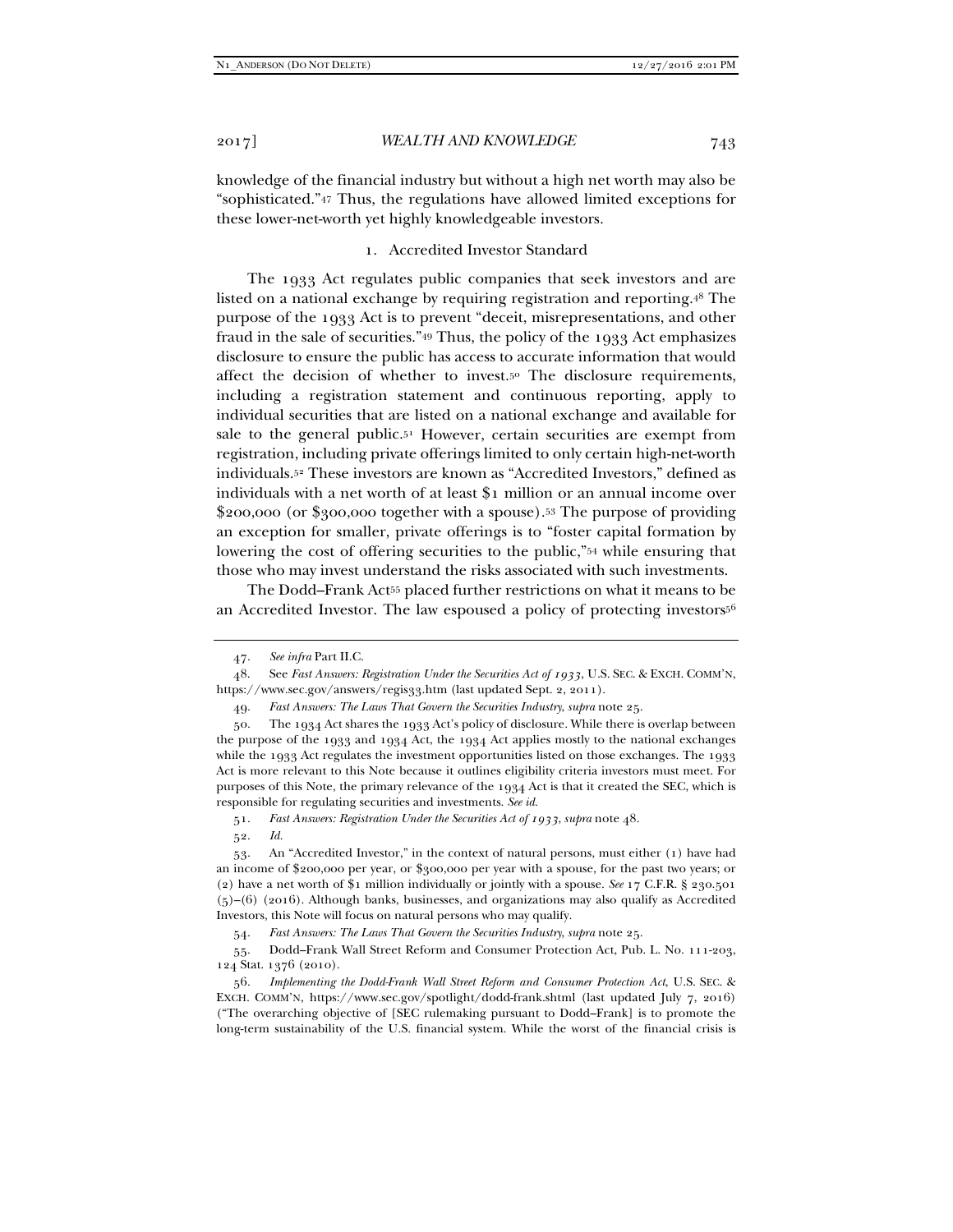and was signed into law July 21, 2010.<sup>57</sup> The Dodd–Frank Act, which is still in the process of being implemented through rulemaking efforts by the SEC, seeks to remedy the 2008 collapse that was caused by risky, highly leveraged investing strategies that were largely unregulated and not backed by adequate capital, such as hedge funds58 and mortgage-backed securities.59 Because of the housing crisis, the Dodd–Frank Act does not allow individuals to claim the value of their home when calculating the net worth, thus narrowing the definition of Accredited Investor.60 After all, the ease with which people could obtain mortgages in the 2000s meant that the value of a person's home was in no way a measure of the individual's ability to adequately assess risk.

# 2. Qualified Purchaser Standard

Like the 1933 Act, the 1940 Act exists to protect investors by requiring  $disclosures<sup>61</sup>$  and limiting certain investments to only "sophisticated" high-networth investors<sup>62</sup> called Qualified Purchasers. Under section  $3(c)(7)$  of the

 58. *See* Daniel, *supra* note 30, at 264 (discussing hedge funds exemptions from regulation and the flexibility that such funds enjoy, allowing "changing the classification of the fund, borrowing money, issuing or underwriting securities, and changing its concentration of investments" (footnotes omitted)). *But see* Houman B. Shadab, *The Challenge of Hedge Fund Regulation*, REG. MAG., Spring 2007, 36, 39, http://object.cato.org/sites/cato.org/files/serials/ files/regulation/2007/3/v30n1-1.pdf (arguing "[s]ystemic risk is hardly unique to hedge funds . . . . All financial institutions carry a degree of this risk," and suggesting that "[t]he question for policymakers is whether hedge funds' systemic risk is socially undesirable and remediable by lawmaking").

59. *See* Denning, *supra* note 4.

 60. *See* Dodd–Frank Wall Street Reform and Consumer Protection Act § 413; Sethi, *supra* note 25, at 802 ("Congress directed the SEC to exclude the value of an individual's primary residence when computing the individual's net worth . . . fewer individuals, as a result, can satisfactorily meet the conditions necessary for becoming accredited investors.").

 61. Comment, *The Investment Company Act of 1940*, 50 YALE L.J. 440, 445–46 (1941) ("[T]he registration of an investment company will require about the same type of disclosure as the [1933 Act] and the [1934 Act] . . . . All of these disclosure provisions are designed . . . to safeguard the potential purchaser of investment securities [and] the individual who is already a stockholder."); *see also* CITI PRIME FIN., INTRODUCTION AND OVERVIEW OF 40 ACT LIQUID ALTERNATIVE FUNDS 5 (2013), https://www.managedfunds.org/wp-content/uploads/2013/09/Citi-40-Act-Funds-White-Paper-July-2013-2.pdf; *Fast Answers: The Laws that Govern the Securities Industry*, *supra* note 25 ("The focus of [the 1940 Act] is on disclosure to the investing public of information about the fund and its investment objectives, as well as on investment company structure and operations.").

 62. The provision of the 1940 Act that sets the criteria for sophisticated, high-net-worth investors was added in 1997. Greg Oguss, Note, *Should Size or Wealth Equal Sophistication in Federal Securities Laws?*, 107 NW. U. L. REV. 285, 296 (2012) ("In response to worries that the §  $3(c)(1)$ exemption for investment companies with 100 U.S. investors or less was overly restrictive, the SEC . . . proposed an exemption for companies that sold solely securities only to 'qualified

behind us, the Commission intensively continues its critical work to fulfill our obligation to protect investors, enhance market stability, and promote capital formation.").

 <sup>57.</sup> Jesse Lee, *President Obama Signs Wall Street Reform: "No Easy Task"*, WHITE HOUSE (July 21, 2010, 2:22 PM), https://www.whitehouse.gov/blog/2010/07/21/president-obama-signswall-street-reform-no-easy-task.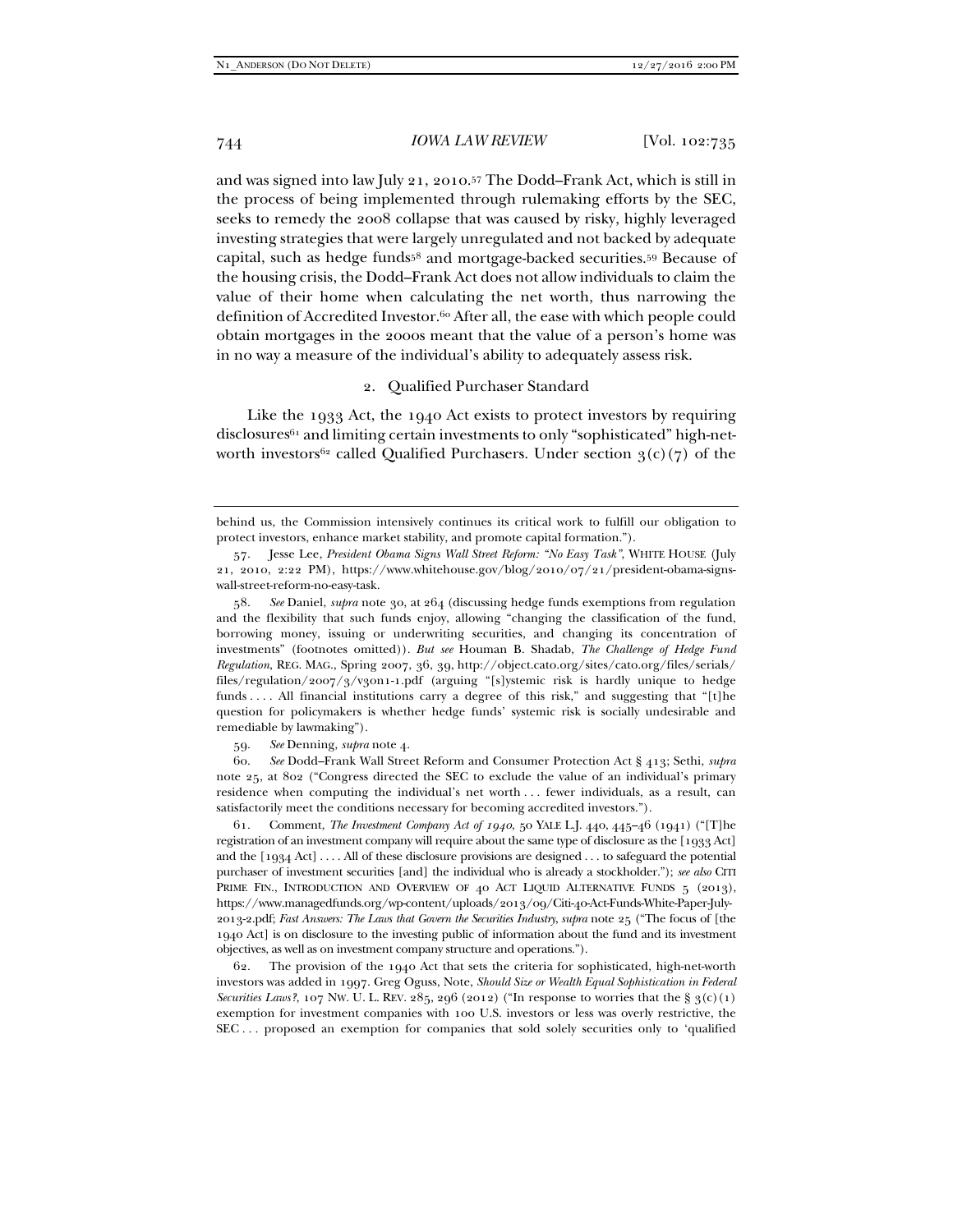1940 Act, funds do not need to register if investors are limited to Qualified Purchasers—individuals with at least  $\frac{1}{2}5,000,000$  in liquid assets.<sup>63</sup> While the 1933 Act regulates the individual securities listed on a national exchange, the 1940 Act regulates the companies that package those individual securities, typically as mutual funds, and sell to investors.64 Specifically, the 1940 Act regulates Investment Companies, defined as entities primarily in the business of investing and managing those investments for its investors or shareholders.65 As a result of such regulations, investors who may not understand the intricacies of the fund structures and do not want to bear significant risks are protected through government regulation and required disclosures of the funds.<sup>66</sup>

Hedge funds are exempt from registration under the  $1940$  Act<sup>67</sup> because the registration requirements apply primarily to companies that offer public securities packaged into vehicles like mutual funds to the general public, and do not include companies that offer private investments.68 The 1940 Actexempt funds are afforded greater flexibility in strategy and the amount of leverage they may employ than their 1933 Act-exempt counterparts.<sup>69</sup>

 64. *See* Securities Act of 1933, Pub. L. No. 73-22, 48 Stat. 74 (codified as amended at 15 U.S.C. §§ 77a–77aa (2012)); Investment Company Act of 1940, Pub. L. No. 76-768, 54 Stat. 789 (codified as amended at 15 U.S.C. § 80a-1 to 80a-64 (2012)).

 65. 15 U.S.C. § 80a-3(a)(1) (2012); David J. Oliveiri, *What Is an "Investment Company" Under § 3 of Investment Company Act of 1940 (15 U.S.C.A. § 80a-3)*, 64 A.L.R. FED. 337, § 2[a] (1983). 66. *Id.*

68. *Fast Answers: The Laws That Govern the Securities Industry*, *supra* note 25.

 69. *See* CITI PRIME FIN., *supra* note 61, at 6 (describing restrictions placed on the strategies of mutual funds, or non-1940-Act-exempt funds, including: (1) "[m]aintain[ing] 85% of their portfolio in liquid assets and hold[ing] no more than 15% of their assets in illiquid securities";

purchasers' considered sufficiently sophisticated based on wealth . . . to not require statutory protection.").

 <sup>63. &</sup>quot;Qualified Purchaser" is defined as a person, company, or trust meeting one of four requirements: (1) "any natural person . . . who owns not less than \$5,000,000 in investments"; (2) family companies "that own[] not less than \$5,000,000 in investments and that [are] owned directly or indirectly by or for 2 or more natural persons"; (3) "any trust . . . that was not formed for the specific purpose of acquiring the securities offered, as to which the trustee or other person authorized to make decisions with respect to the trust, and each settlor or other person who has contributed assets to the trust, is a [natural person or company]"; or  $(4)$  "any person, acting for its own account or the accounts of other qualified purchasers, who in the aggregate owns and invests on a discretionary basis, not less than \$25,000,000 in investments." 15 U.S.C.  $\S$  80a-2(a)(51) (2012). This Note will focus on Qualified Purchasers as natural persons owning at least \$5,000,000 in investments.

 <sup>67.</sup> *See* H. Norman Knickle, *The Investment Company Act of 1940: SEC Enforcement and Private Actions,* 23 ANN. REV. BANKING & FIN. L. 777, 783 (2004). The National Securities Markets Improvement Act of 1996 gave the SEC authority to issue rules and regulations regarding who could invest in hedge funds. *See* National Securities Markets Improvement Act of 1996, Pub. L. No. 104-290, 110 Stat. 3416 (codified as amended in scattered sections of 15 U.S.C.); *see also*  Kevin A. Jones, *The National Securities Markets Improvement Act of 1996: A New Model for Efficient Capital Formation*, 53 ARK. L. REV. 153, 154–55 (2000) (describing the 1996 Act as "an attempt to promote efficiency, competition, and capital formation in the capital markets by reducing the number of overlapping state and federal securities regulations").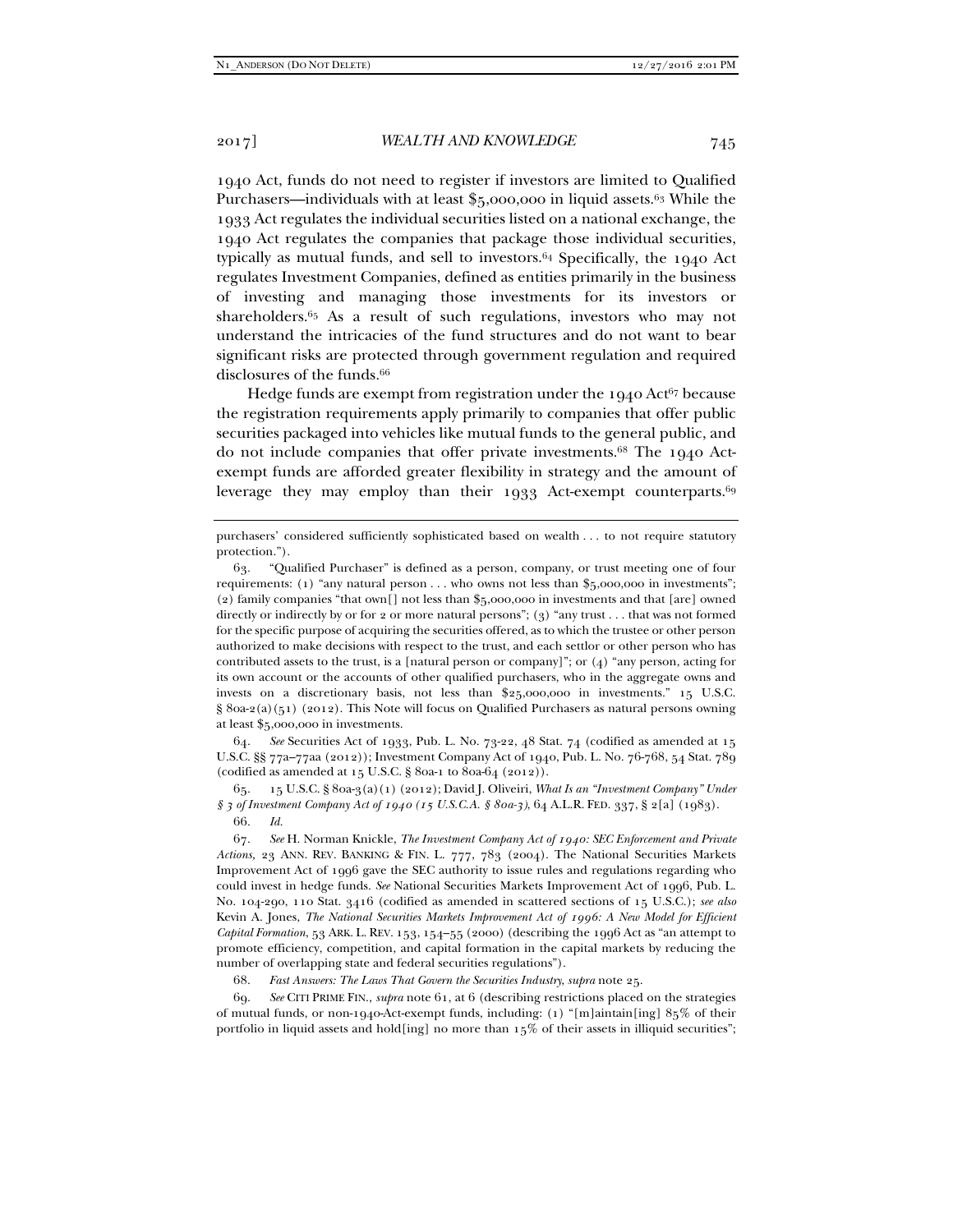Because this greater flexibility and leverage is associated with greater risk, the 1940 Act imposes more stringent net-worth requirements for investors deemed "sophisticated" enough to participate.70

# *C. EXPANDING "SOPHISTICATED"*

When determining whether an individual may participate in investment strategies that are exempt from the federal securities laws, net-worth requirements have acted as a proxy for "sophisticated."71 However, Congress has enacted legislation expanding "sophisticated" to include lower-net-worth individuals who are highly knowledgeable about finance and investing to invest in hedge funds. As a general rule, the ability to invest in a hedge fund is conditioned on an individual's ability to appreciate risk associated with these investments. Presumably, these individuals are not in need of the government protection available in other investment options, such as mutual funds.72

In 1953, the Supreme Court first suggested that an investor could be "sophisticated" for purposes of the securities laws regardless of the individual's net worth. In this leading case on private offerings under the 1933 Act, *SEC v. Ralston Purina Co.*, the Court determined that exemption from the Securities Act "should turn on whether the" investors "need the protection of the act" or are instead "able to fend for themselves" and appreciate the risks involved.73 Thus, while the level of the investors' sophistication is largely determined by their net worth, it is clear that the networth requirements are in place only to ensure that investors are "sophisticated" and do not need the protection of the Act. In furtherance of this policy, the government has expanded the Qualified Purchaser standard through the Knowledgeable Employee Rule, and the Accredited Investor standard through the Jumpstart Our Business Startups ("JOBS") Act.

<sup>(2) &</sup>quot;[c]over[ing] the full value of liabilities created by any use of short sales by holding an equivalent amount of collateral"; and (3) "[l]imit[ing] any use of leverage in their portfolio to  $33\%$  of the gross asset value of the fund . . . .").

Thus, this Note will focus on exemptions under the  $1940$  Act, while using the  $1933$  Act and 1934 Act to illustrate parallel proposals for treating sophisticated investors as Accredited Investors, regardless of net worth. However, this Note argues that changing the Accredited Investor definition would be inadequate when companies would have no incentive to accept those individuals as investors. For a more complete discussion of hedge fund exemptions under the 1933 and 1934 Acts, see Daniel, *supra* note 30, at 257–60.

 <sup>71.</sup> Greupner, *supra* note 24.

 <sup>72.</sup> *See* Sethi, *supra* note 25, at 802 (suggesting "[t]he rationale for denial of access to hedge funds appears to be the desire to isolate the realm in which complex financial institutions, which are difficult to regulate, can cause harm," and therefore limiting these investments to only highnet-worth individuals, such as Accredited Investors or Qualified Purchasers).

 <sup>73.</sup> SEC v. Ralston Purina Co., 346 U.S. 119, 125 (1953).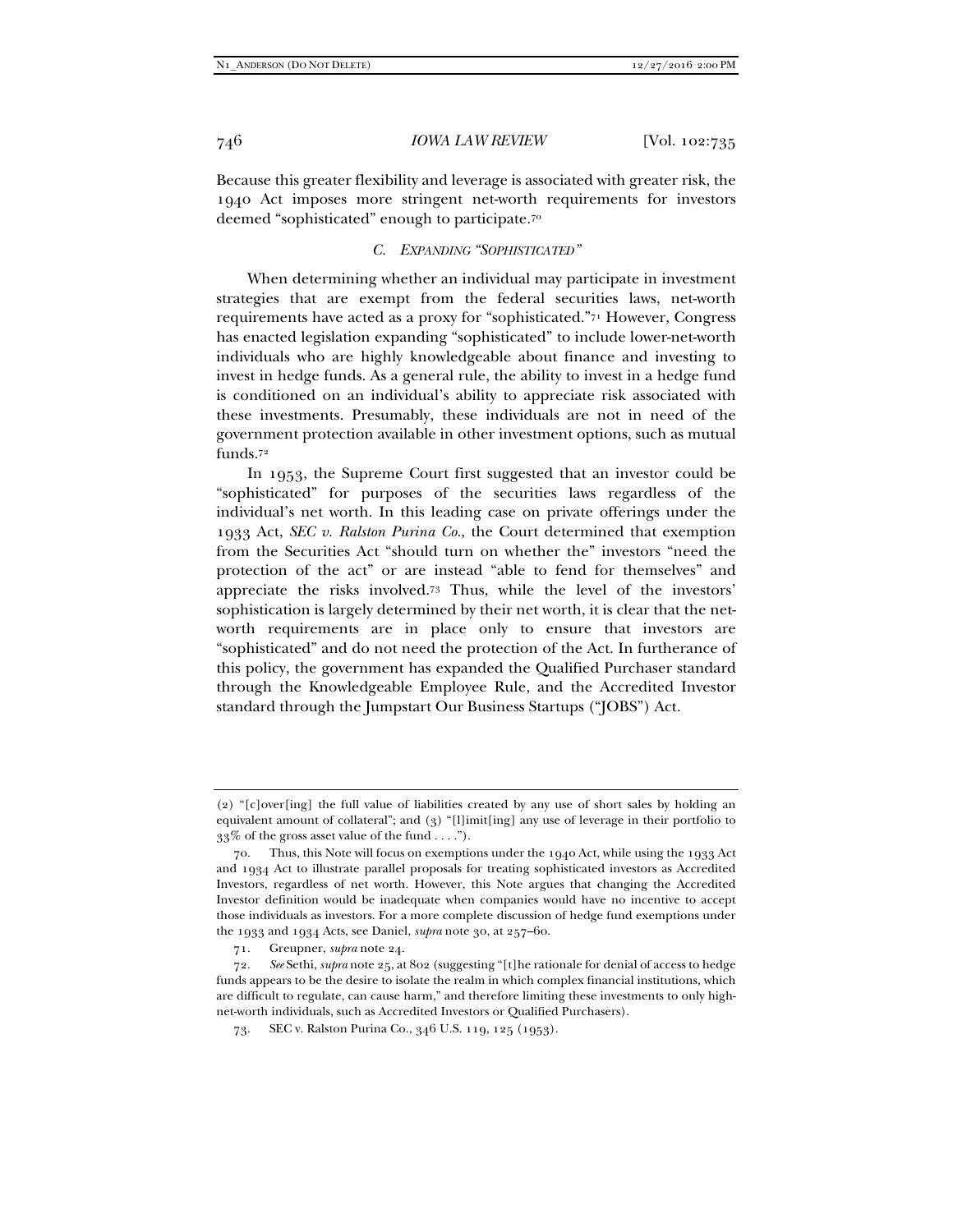# 1. The Knowledgeable Employee Rule and Qualified Purchasers

In 1996, the SEC expanded what it means to be "sophisticated" under the 1940 Act by issuing the Knowledgeable Employee Rule, which allowed individuals to invest if they make investment decisions regarding hedge funds as part of their jobs.74 This exception is significant because it indicates the government has recognized that individuals with financial literacy and experience may be "sophisticated" enough to invest in a hedge fund, even though they do not meet the net-worth requirements of a Qualified Purchaser or even an Accredited Investor.75 The exception reflects the government's belief that individuals with a high net worth also have a "high degree of financial sophistication [and] . . . are in a position to appreciate the risks associated with investment pools that do not have the protections afforded by the [1940 Act]."76

When proposing the Knowledgeable Employee Rule, the SEC requested comments to address "whether the proposed rule should contain any other criteria for identifying knowledgeable employees (*i.e.*, the employee's salary level or the amount of investments owned)," beyond the criteria that qualifying employees must "actively participate in the management of a fund's investments."77 However, the final rule did not take into account the employee's salary level or amount of investment owned and instead conditioned the employee's knowledgeability on whether she actively participated in the investment decisions of a fund.78

17 C.F.R. § 270.3c-5(a)(4)(i)–(ii) (2016).

 75. *See* Am. Bar Ass'n Section of Bus. Law, SEC No-Action Letter, 1999 WL 235450 at \*6 (Apr. 22, 1999) ("Rule 3c-5 is premised on the belief that certain persons, because of their financial knowledge and sophistication and their relationship with the Section  $\mathfrak{g}(c)(1)$  Fund or the Section  $3(c)(7)$  Fund, do not need the protection of the Investment Company Act.").

 <sup>74.</sup> A "Knowledgeable Employee" is defined a natural person who is either:

<sup>(</sup>i) An Executive Officer, director, trustee, general partner, advisory board member, or person serving in a similar capacity, of the Covered Company [defined as a company meeting the  $3(c)(1)$  or  $3(c)(7)$  exception] or an [affiliated company]; or (ii) [a]n employee of the Covered Company or an [affiliated company] (other than an employee performing solely clerical, secretarial or administrative functions with regard to such company or its investments) who, in connection with his or her regular functions or duties, participates in the investment activities of such Covered Company, other Covered Companies, . . . *provided that* such employee has been performing such functions and duties . . . or substantially similar functions or duties . . . for at least 12 months.

 <sup>76.</sup> Private Investment Companies, 61 Fed. Reg. 68,100, 68,102 (codified at 17 C.F.R. pt. 270) ("These investors are likely to be able to evaluate on their own behalf matters such as the level of a fund's management fees, governance provisions, transactions with affiliates, investment risk, leverage and redemption or withdrawal rights.").

 <sup>77.</sup> *Id*. at 68,110.

 <sup>78.</sup> Privately Offered Investment Companies, 62 Fed. Reg. 17,512, 17,524–25 (Apr. 9, 1997).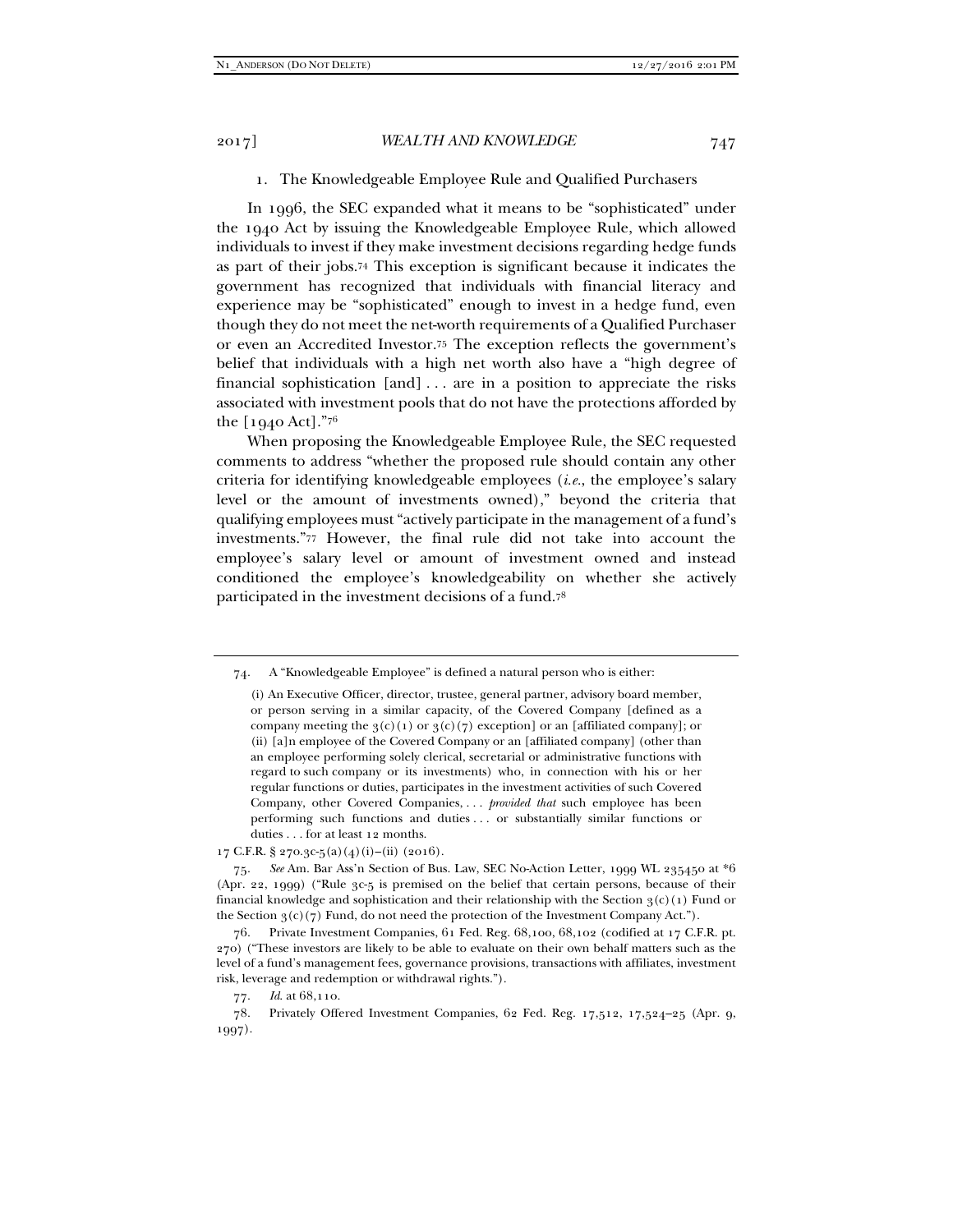The SEC has further expanded the Knowledgeable Employee Rule through No-Action Letters, which suggest that net worth is not the sole measure of investor sophistication.79 The most recent No-Action letter in 2014 indicates employees may invest even if they do not have an executive title, as long as they offer analysis and advice material to investment decisions.80 For example, research analysts, members of the analytical or risk team, traders, tax professionals, and attorneys could all qualify as knowledgeable employees if their expertise is "material to the investment decisions of a portfolio manager,"81 even though these employees would not have qualified as knowledgeable employees under the previous 1999 guidance.82 Although there is a narrow category of individuals who are "financially knowledgeable and sophisticated" enough to invest in unregulated hedge funds, and although that narrow category has been broadened through No-Action Letters, neither the SEC nor Congress has proposed expanding the exception beyond employees of a hedge fund.<sup>83</sup>

# 2. The JOBS Act and Accredited Investors

The crash of 2008 and ensuing financial crisis created a tension between the need to increase regulations of the financial industry and the need to promote investments to help boost the economy. President Obama acknowledged this tension in his State of the Union address in 2012 and

 <sup>79.</sup> *See* Managed Funds Ass'n, SEC No-Action Letter, 2014 WL 508021, at \*14 (Feb. 6, 2014); Am. Bar Ass'n Section of Bus. Law, SEC No-Action Letter, 1999 WL 235450, at \*9 (Apr. 22, 1999); *see also* Donna M. Nagy, *Judicial Reliance on Regulatory Interpretations in SEC No-Action Letters: Current Problems and a Proposed Framework*, 83 CORNELL L. REV. 921, 937 (1998) (discussing the role of No-Action Letters, which are defined as letters "in which an authorized staff official indicates that the staff will not recommend any enforcement action to the Commission if the proposed transaction described in the incoming correspondence is consummated" but are not meant to "express any legal conclusion on the questions presented").

 <sup>80.</sup> Managed Funds Ass'n, SEC No-Action Letter, *supra* note 80, at \*4. Immediately following the release of the 2014 No-Action letter, many prominent law firms released publications describing the effect of the SEC's interpretation on the Knowledgeable Employee Rule. *See generally, e.g.*, BARRY P. BARBASH ET AL., SEC PROVIDES GUIDANCE REGARDING KNOWLEDGEABLE EMPLOYEES INVESTING IN PRIVATE FUNDS (2014), http://www.willkie.com/~/media/Files/Publications/2014/02/SEC\_ Provides\_Guidance\_Regarding\_Knowledgeable\_Employees\_Investing\_in\_Private\_Funds.pdf; DAVIS POLK & WARDWELL LLP, INVESTMENT MANAGEMENT REGULATORY UPDATE (2014), http:// www.davispolk.com/sites/default/files/02.24.14.IMG\_.Update.pdf; Anastasia T. Rockas & Raymond Z. Ling, *SEC Provides Updated Guidance on 'Knowledgeable Employee' Status Under the Investment Company Act of 1940*, SKADDEN (Feb. 25, 2014), https://www.skadden.com/insights/sec-provides-updatedguidance-knowledgeable-employee-status-under-investment-company-act-1940; Michael L. Sherman et al., *SEC Issues No-Action Letter Expanding Interpretation of the Definition of "Knowledgeable Employee*,*"* DECHERT LLP (Mar. 2014), https://info.dechert.com/10/3084/march-2014/sec-issues-no-actionletter-expanding-interpretation-of-the-definition-of--knowledgeable-employee-.asp.

 <sup>81.</sup> Sherman et al., *supra* note 81.

 <sup>82.</sup> *See* Am. Bar Ass'n Section of Bus. Law, SEC No-Action Letter, *supra* note 76; Rockas & Ling, *supra* note 81.

 <sup>83.</sup> Managed Funds Ass'n, SEC No-Action Letter, *supra* note 80, at \*6.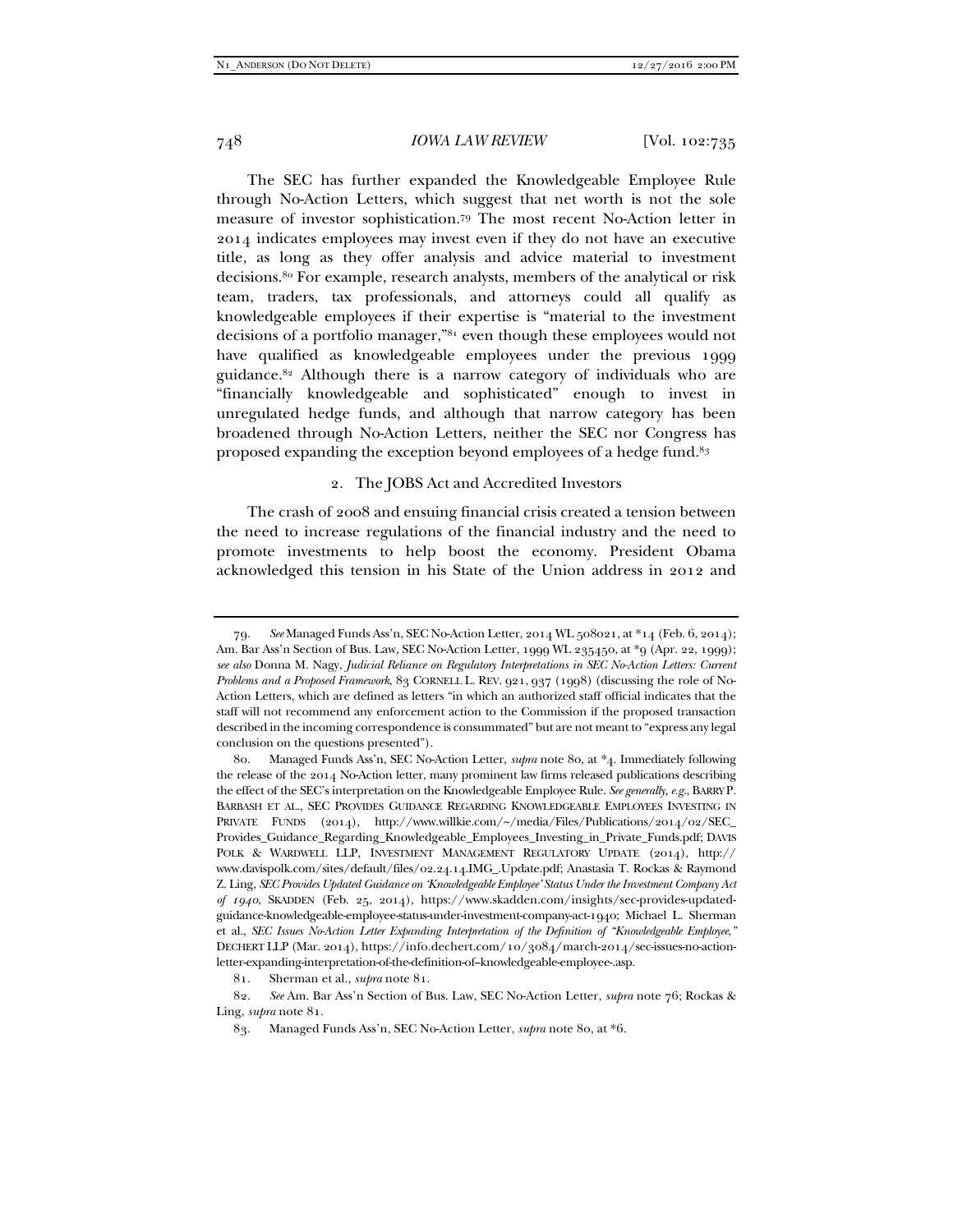admonished banks and regulators in 2008 for taking "huge bets and bonuses with other people's money [while regulators] ... looked the other way."<sup>84</sup> At the same time, he called for "[t]ear[ing] down regulations that prevent aspiring entrepreneurs from getting the financing to grow."85 Months after this statement, President Obama signed the JOBS Act into law, aiming to grow small businesses and increase jobs by easing regulations that prevented investing in those businesses.86

Pursuant to its authority under the JOBS Act, the SEC issued rules on October 30, 2015 expanding access for more people to invest in startup companies.87 Although only Accredited Investors previously had the opportunity to invest in startup companies, these rules allow an individual who would not meet the net-worth requirements of an Accredited Investor to nonetheless invest in these companies through crowdfunding efforts.88 The JOBS Act, acknowledging the role of investors in revitalizing the economy, expanded who could contribute to start-ups through crowdfunding efforts on the Internet.<sup>89</sup>

Before this most recent expansion, the SEC had considered expanding the Accredited Investor definition to reflect financial knowledge and

 87. Sara Ashley O'Brien, *Startup Investing Is No Longer Just for Rich*, CNN MONEY (Oct. 30, 2015, 3:29 PM), http://money.cnn.com/2015/10/30/technology/sec-vote-equity-crowdfunding.

 88. Crowdfunding allows small businesses to "raise capital through limited investments from a large number of investors" through the Internet, and the JOBS Act allows the general public, and not only those who meet the requirements to be Accredited Investors or Qualified Purchasers, to invest. *See Crowdfunding and the JOBS Act: What Investors Should Know*, FIN. INDUSTRY REG. AUTH., http:// www.finra.org/investors/alerts/crowdfunding-and-jobs-act-what-investors-should-know (last updated May 16, 2016)*; see also Small Business and the SEC: A Guide for Small Businesses on Raising Capital and Complying with the Federal Securities Laws*, U.S. SEC. & EXCH. COMM'N, http://www.sec.gov/ info/smallbus/qasbsec.htm (last updated Feb. 1, 2016) ("Crowdfunding is a means to raise money by attracting relatively small individual contributions from a large number of people.").

 89. *See* Chance Barnett, *SEC Democratizes Equity Crowdfunding with JOBS Act Title IV*, FORBES (Mar. 26, 2015, 8:41 PM), http://www.forbes.com/sites/chancebarnett/2015/03/26/infographic-secdemocratizes-equity-crowdfunding-with-jobs-act-title-iv/2 (praising the JOBS Act for allowing nonaccredited investors to access start-ups). *But see* Robb Mandelbaum, *Should You Crowdfund Your Next Business?*, INC. (May 2014), http://www.inc.com/magazine/201405/robb-mandelbaum/jobs-actcrowdfunding-problems.html (predicting crowdfunding will "prove far more costly, bureaucratic, and exclusionary" than intended because of the significant disclosure requirements and the difficulty of setting up an online portal).

 <sup>84.</sup> President Barack Obama, Remarks by the President on the State of the Union (Jan. 24, 2012), https://www.whitehouse.gov/the-press-office/2012/01/24/remarks-president-state-unionaddress.

 <sup>85.</sup> *Id.*

 <sup>86.</sup> *What We Do*, *supra* note 20 ("Cost-effective access to capital for companies of all sizes plays a critical role in our national economy, and companies seeking access to capital should not be hindered by unnecessary or overly burdensome regulations."); Steven VanRoekel, *The JOBS Act: Encouraging Startups, Supporting Small Businesses*, WHITE HOUSE: BLOG (Apr. 5, 2012, 4:12 PM), https://www.white house.gov/blog/2012/04/05/jobs-act-encouraging-startups-supporting-small-businesses ("Whether you're in Silicon Valley, Silicon Alley, or Silicon Prairie, this bill is a win-win for small businesses, for the economy, and for the American people.").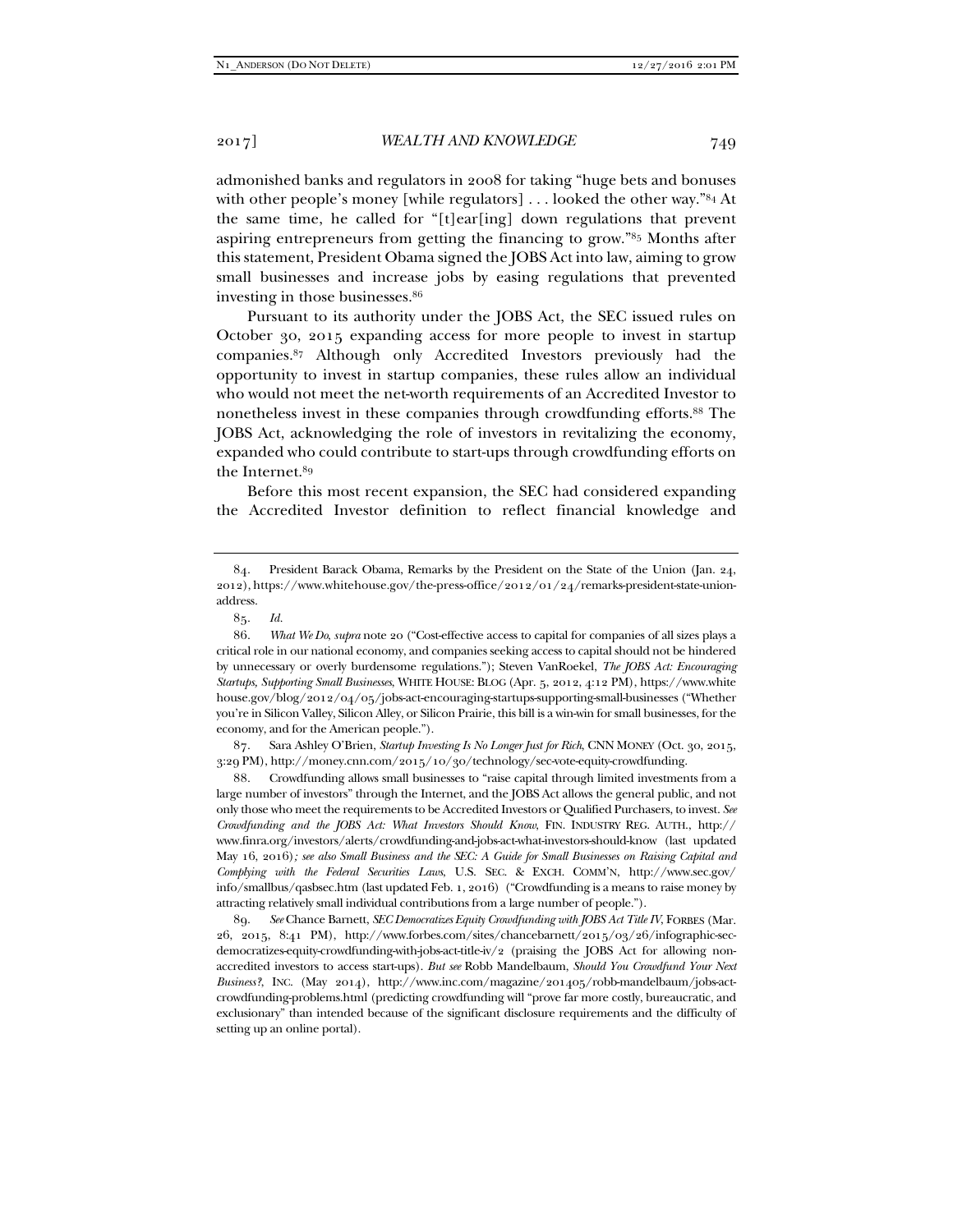sophistication. In a 2013 release, the SEC requested comments to consider whether net-worth and income tests were appropriate measures of sophistication, posing the question: "Do such tests indicate whether an investor has such knowledge and experience in financial and business matters that he or she is capable of evaluating the merits and risks of a prospective investment?"90 Although the SEC tightened standards on the Accredited Investor status in the Dodd–Frank Act after the housing collapse in 2008 by not considering the value of a person's home when calculating net worth,91 the SEC has made significant strides under the JOBS Act to expand what it means to be "sophisticated" in the context of investments.

As the Knowledgeable Employee Rule and the crowdfunding exception in the JOBS Act illustrate, the regulatory trend appears to be moving towards greater access to investor opportunity by recognizing that there are measures of sophistication beyond net worth. However, the current regulatory framework continues to suffer from the problems of inadequately capturing what it means to be "sophisticated" and failing to provide incentives for companies to accept lower-net-worth, highly knowledgeable individuals as investors.

# III. FAILING TO DEFINE AND IMPLEMENT A WORKABLE DEFINITION OF "SOPHISTICATED"

Congress, the SEC, and the Supreme Court have all been clear that sophistication is the standard to determine whether a person should be able to invest in hedge funds, based on the premise that those investors do not need the government's protection.92 However, the government has failed to provide an adequate standard for "sophistication," and current regulations continue to incentivize hedge fund managers to accept exclusively high-networth individuals. Current legislation provides no incentive to accept the investors that fit within the narrow exceptions carved out in the 1933 Act and 1940 Act for financially sophisticated but lower-net-worth individuals. Instead of providing an adequate definition of what it means to be "sophisticated," Congress and the SEC have taken a short cut by making "high net worth" and "sophisticated" synonymous. Even after expanding the Qualified Purchaser standard to include Knowledgeable Employees, and expanding the Accredited Investor standard to include those participating in crowdfunding

 <sup>90.</sup> Amendments to Regulation D, Form D and Rule 156 Under the Securities Act, Securities Act Release No. 33-9416, 2013 WL 4037787, at \*95 (July 10, 2013).

 <sup>91.</sup> *See* Net Worth Standard for Accredited Investors, Securities Act Release No. 33-9287, 2011 WL 6415435 (Feb. 27, 2012); *SEC Adopts Net Worth Standard for Accredited Investors Under Dodd-Frank Act*, U.S. SEC. & EXCH. COMM'N, https://www.sec.gov/news/press/2011/2011-274.htm (last updated Dec. 21, 2011); *see also* Paul Sullivan, *Deciding Who's Rich (or Smart) Enough for High-Risk Investments*, N.Y. TIMES: WEALTH MATTERS (Jan. 13, 2012), http://www.nytimes.com/2012/01/14/yourmoney/ deciding-whos-rich-or-smart-enough-for-high-risk-investments.html.

 <sup>92.</sup> *See supra* text accompanying notes 74–75.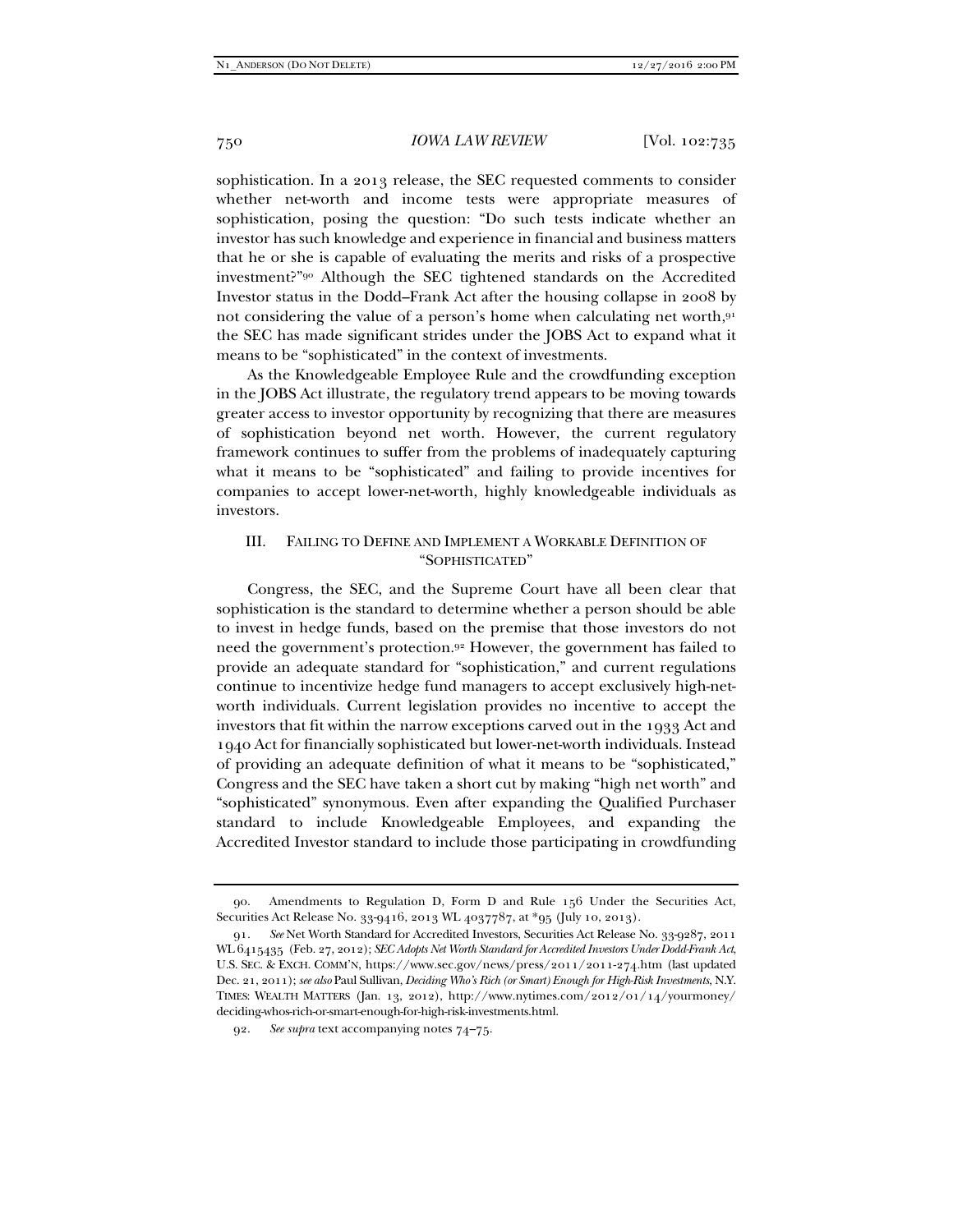efforts, the standards remain both too over- and under-inclusive to capture a workable definition of sophistication.

Part III.A argues that while current statutes and regulations acknowledge that an individual may be "sophisticated" without a high net worth, the incentives for a hedge fund to avoid registration and regulation provide no reason to accept these lower-net-worth but highly sophisticated investors. Part III.B suggests that the Knowledgeable Employee Rule and JOBS Act crowdfunding exception help to expand investor eligibility but do not go far enough. Part III.C argues that the inadequacy of current legislative efforts to expand investor eligibility are especially problematic given the effects of 2008 and the federal government's stated interest in helping smaller businesses to revitalize the economy.

# *A. "SOPHISTICATED": THEORY VERSUS REALITY*

In theory, those who do not have the high net worth of an Accredited Investor or Qualified Purchaser but are highly knowledgeable about investments and thus do not require the protection of the federal securities laws are still deemed "sophisticated" enough to invest in hedge funds.93 The government, commentators, and practitioners have all recognized that existing Accredited Investor and Qualified Purchaser standards equating "sophisticated" with high net worth are imperfect measures of sophistication because they are both over- and under-inclusive of this policy.94 Net-worth criteria are over-inclusive because some qualifying individuals may be extremely wealthy and yet know nothing about investing.95 Net-worth criteria are also under-inclusive because there are extremely financially sophisticated individuals who do not meet the net-worth requirements to invest in a hedge fund.96

However, in reality, the current framework provides no incentive for hedge funds, which want to avoid regulation under the securities laws, to accept these "sophisticated" lower-net-worth individuals as investors because

 <sup>93.</sup> *See supra* Part II.C.

 <sup>94.</sup> Wallis K. Finger, Note, *Unsophisticated Wealth: Reconsidering the SEC's "Accredited Investor" Definition Under the 1933 Act*, 86 WASH. U. L. REV. 733, 748 (2009) ("It is underinclusive because otherwise financially knowledgeable investors may be deemed [ineligible to invest] because they do not meet the minimum wealth requirements. Conversely, the accredited investor definition is overinclusive because a financial novice may be deemed [eligible], as long as he or she meets the standard's requirements based upon the accident of being rich." (footnotes omitted)). *But see*  Evan M. Gilbert, *Unnecessary Reform: The Fallacies with and Alternatives to SEC Regulation of Hedge Funds*, 2 J. BUS., ENTREPRENEURSHIP & L. 319, 320–21 (2009) (describing the primary criticisms of the growing hedge fund industry as based on the belief that failure of a hedge fund could destroy the "financial system, and the idea that the hedge fund industry, which is supposed to exclude the common layperson investor, is now catering to that very subset of the investing population. . . . [and] the belief that hedge fund fraud is a widespread problem").

 <sup>95.</sup> *See* Finger, *supra* note 95, at 748.

 <sup>96.</sup> *Id.*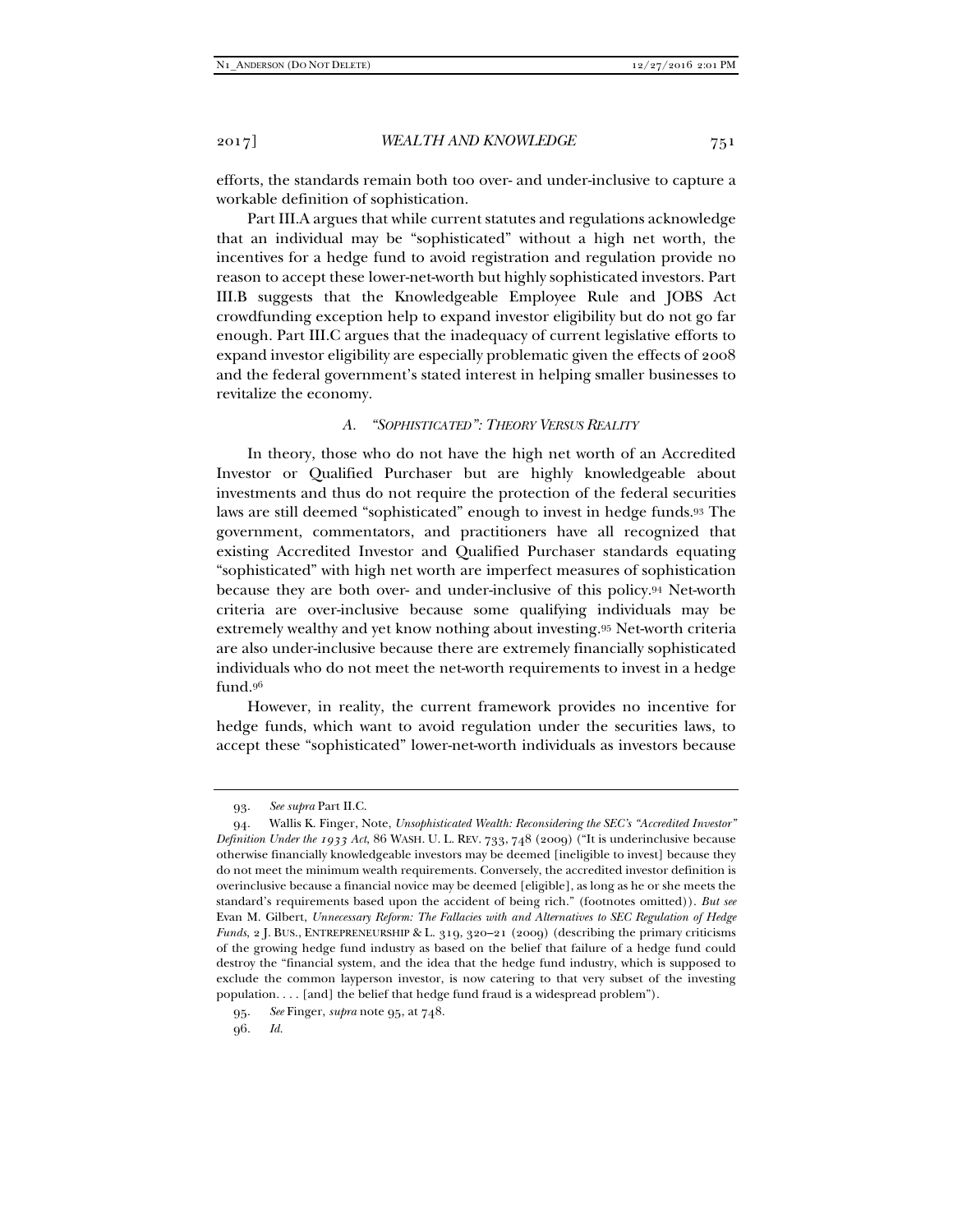accepting these investors risks becoming subject to the securities laws. A hedge fund manager has several incentives to avoid registration. First, a manager may simply want to avoid the onerous requirements of registration and disclosure.97 Second, unregulated funds are not required to make strategies public and can be more innovative with strategies—providing a significant reason to operate and invest in hedge funds in the first place by offering exclusive and unique tactics not available to the general public.98 Also, the hedge fund manager has greater flexibility than a regulated fund manager to change the investment strategy without seeking and obtaining permission from directors.99 In short, registration and disclosure requirements undermine many of the reasons people invest in hedge funds in the first place—the ability to invest in a fund that may employ different strategies to which the general public does not have access.<sup>100</sup>

A hedge fund manager avoids regulations by limiting the types of securities it invests in and the type of investors it accepts—Accredited Investors or Qualified Purchasers. However, the managers have an incentive to accept Qualified Purchasers, who must meet more stringent net-worth requirements than Accredited Investors, to be exempt from both the 1933 Act and 1934 Act regulations. A hedge fund may accept Accredited Investors and be exempt under the 1933 Act, but if a hedge fund limits its investors to Qualified Purchasers, it will be exempt under both the 1933 and 1940 Acts.101 Thus, in practice hedge funds have an incentive to limit investors to extremely high-net-worth individuals as investors, specifically those with over \$5 million, or Qualified Purchasers, to be exempt from regulations under both Acts.

In addition to exempting hedge funds that accept only Qualified Purchasers<sup>102</sup>, the 1940 Act also allows an exemption if the fund is limited to 100 investors.103 Importantly, Qualified Purchasers do not count towards that 100-person limit.104 However, Accredited Investors do count towards the 100-

 <sup>97.</sup> *See Hedging Their Bets: How Hedge Funds Can Curb Critics and Avoid Regulation*, KNOWLEDGE@WHARTON: FINANCE (Nov. 12, 2008), http://knowledge.wharton.upenn.edu/article/ hedging-their-bets-how-hedge-funds-can-curb-critics-and-avoid-regulation (arguing the success of hedge funds requires a "veil of secrecy," and quoting Wharton professor Thomas Donaldson's statement that "[h]edge funds systematically deny information to their own investors and to governments in order to protect their competitive advantage").

 <sup>98.</sup> *See id.*

 <sup>99.</sup> *See id.*

 <sup>100.</sup> *See supra* notes 14–18 and accompanying text.

 <sup>101.</sup> *See supra* notes 52–53, 63 and accompanying text (discussing exemptions for funds accepting Accredited Investors and Qualified Purchasers, respectively).

 <sup>102. 15</sup> U.S.C. § 80a–7(A) (2012).

<sup>103.</sup> *Id.* § 80a–3(c)(1).

<sup>104.</sup> *Id.* § 80a– $3(c)(7)(B)(i)$ .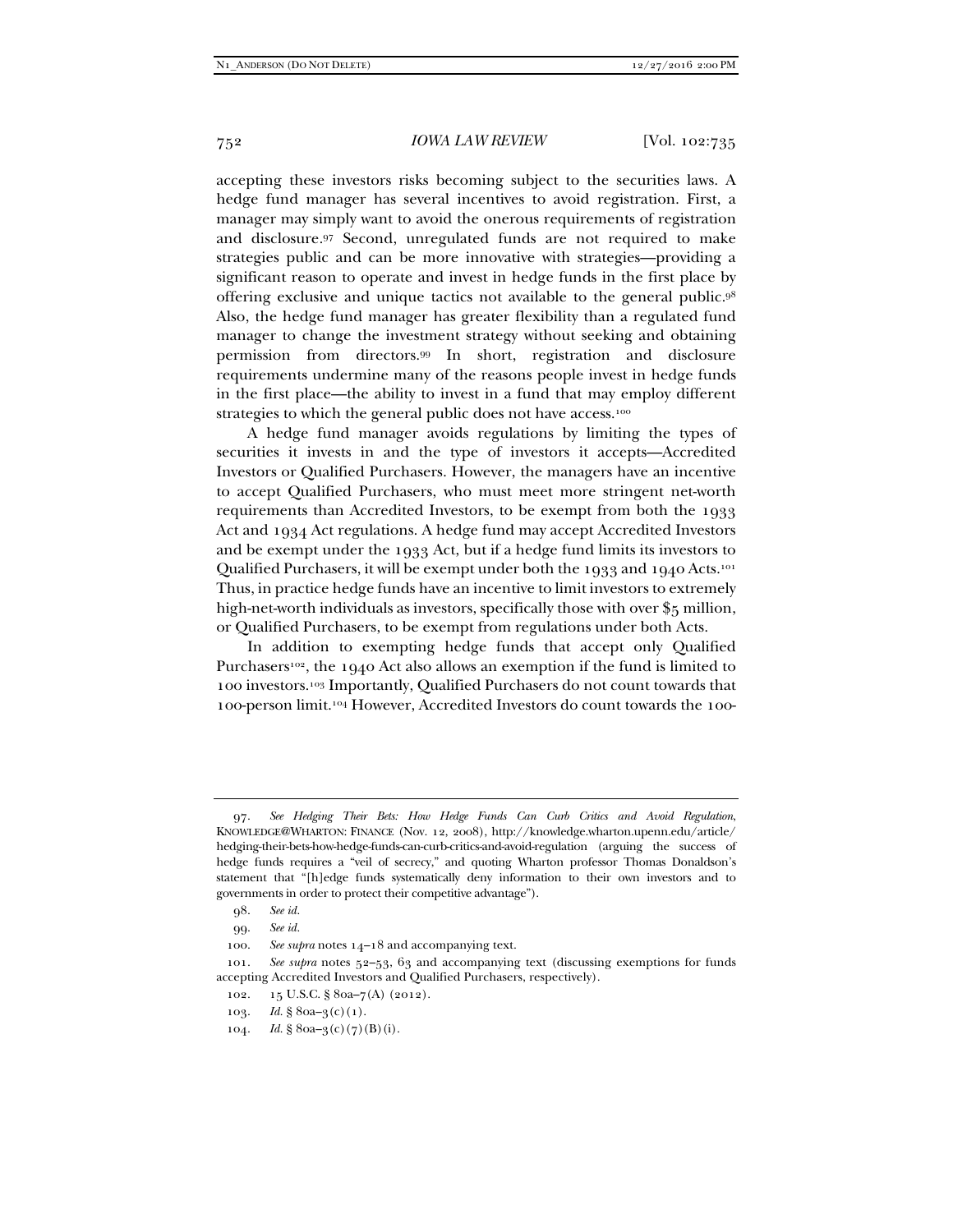person limit.105 Thus, a hedge fund has an incentive to accept Qualified Purchasers instead of Accredited Investors because Qualified Purchasers have more money to invest and there is no limit to how many Qualified Purchasers a hedge fund can have.106 Limiting investors to Qualified Purchasers ensures the fund receives the most capital from the investments of high-net-worth individuals and remains exempt from registration under both the 1933 Act and 1940 Act.

# *B. IGNORING INCENTIVES IN EXISTING REGULATORY FRAMEWORK AND PROPOSALS*

Because investment managers have an incentive to avoid regulation and thus accept investors based solely on their net worth, any efforts to expand investor eligibility must account for this incentive if those efforts are to have any practical effect. However, current legislation and proposals to expand investor eligibility have ignored these incentives. The Knowledgeable Employee Rule and the efforts of the JOBS Act to allow greater investing in crowdfunding do account for these incentives but remain inadequate, and proposals to expand investor eligibility by expanding who qualifies as an Accredited Investor ignore these incentives.

#### 1. Inadequacy of the JOBS Act and the Knowledgeable Employee Rule

The JOBS Act allows for greater access to investments, but only applies in the very narrow context of crowdfunding through Internet portals where investors contribute small amounts of money to support a new startup.107 The Knowledgeable Employee Rule, while minimizing incentives to accept only high-net-worth, sophisticated investors, is similarly narrow and is underinclusive of "sophisticated" investors. A person who meets the criteria of a Knowledgeable Employee is deemed a Qualified Purchaser even without meeting the typical net-worth requirement of five million dollars and, as a Qualified Purchaser, does not count towards the 100-person limit that most hedge funds are subject to.108 Thus, a hedge fund can accept a Knowledgeable

107. *Supra* Part II.C.2.

108. The Knowledgeable Employee Rule states:

For purposes of determining the number of beneficial owners of a Section  $3(c)(1)$ Company [i.e., a company exempt from regulation because it has less than 100 owners], and whether the outstanding securities of a Section  $3(c)(7)$  Company [i.e.,

 <sup>105.</sup> *See* 17 C.F.R. § 230.501(a) (2016) (defining Accredited Investor); Abraham J.B. Cable, *Mad Money: Rethinking Private Placements*, 71 WASH. & LEE L. REV. 2253, 2280 (2014) (describing Accredited Investors as a "safe-harbor exemptio[n]" under the 1933 Act).

<sup>106. 15</sup> U.S.C. § 80a-3(c)(7). However, in practice, private funds will limit the number of investors they allow to 499 to avoid being subject to the Securities Exchange Act of 1934, which requires reporting by companies with more than \$10 million in assets with securities held by over 500 investors. *See* Greupner, *supra* note 24, at 1587 ("Hedge funds avoiding registration under these exceptions are limited to selling interests to either no more than ninety-nine accredited investors or no more than 499 qualified purchasers."); *see also generally Fast Answers: The Laws that Govern the Securities Industry*, *supra* note 25.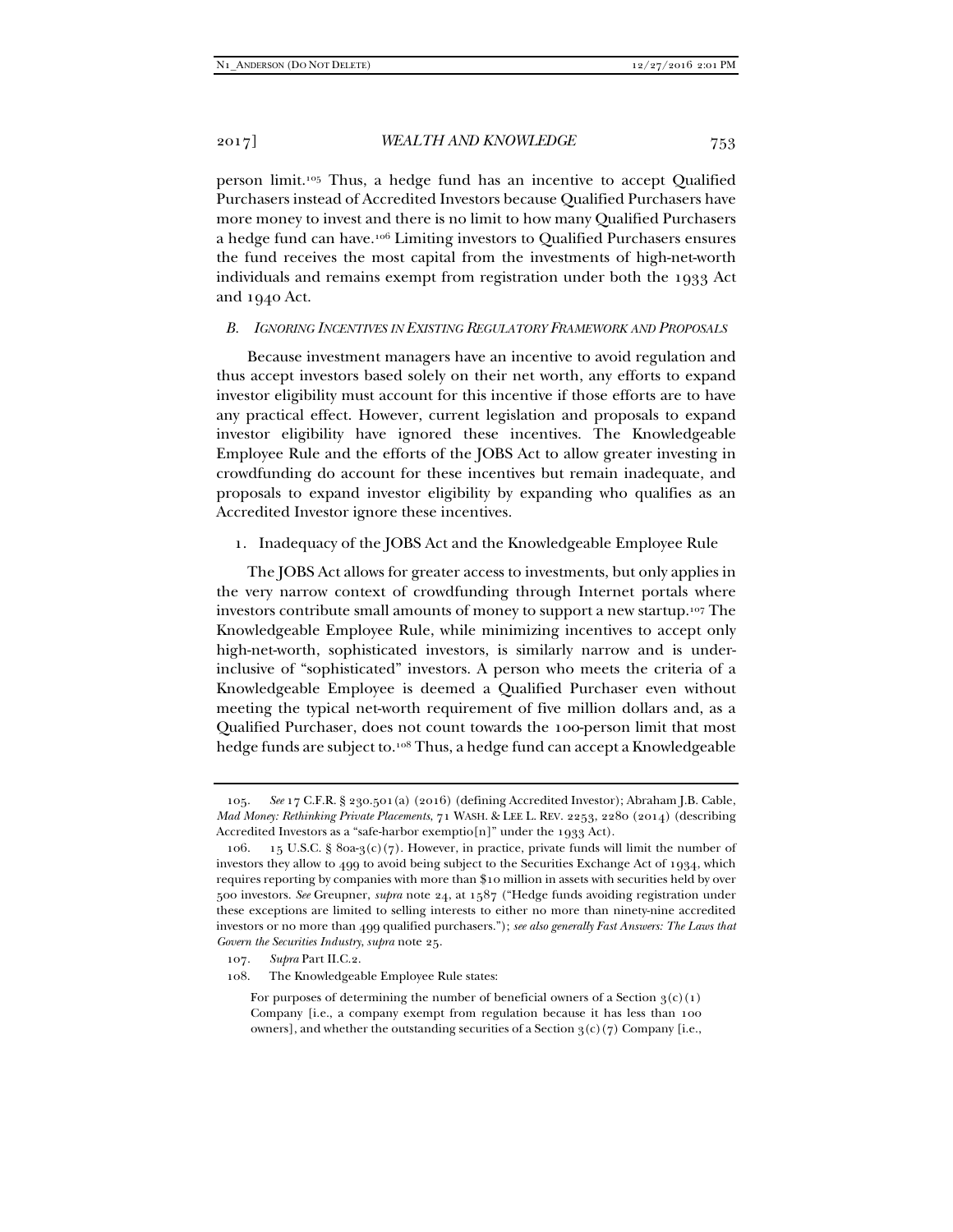Employee as an investor without worrying about becoming subject to the registration and disclosure requirements of the 1940 Act and the 1933 Act.

The Knowledgeable Employee Rule, while a step in the right direction towards implementing a "sophisticated" standard that recognizes measures beyond net worth and accounts for incentives to avoid regulation, remains under-inclusive. This measure only applies to a relatively small number of people who happen to work for an investment firm, which is under-inclusive of those with sufficient financial knowledge and experience to allow them to evaluate risk and make investment decisions. Consider, for example, a professor of finance who may be a renowned expert in the area of investment and securities but cannot invest in a hedge fund,109 or a former portfolio manager who has spent her career investing clients' money in hedge funds but no longer works for an investment firm and thus cannot invest in a hedge fund.

# 2. Inadequacy of Current Proposals

Similarly, proposals by scholars and practitioners, $110$  individuals seeking to invest, and even the SEC have ignored hedge fund managers' incentives to only accept high-net-worth investors by suggesting the possibility of expanding the Accredited Investor definition. Such proposals argue that the same justification for imposing net-worth requirements, namely that investors with a high net worth are also highly sophisticated investors and do not need

 109. For example, Steven Davidoff, a law professor at Berkeley who focuses his research on financial regulation and hedge funds, cannot invest in a hedge fund. Davidoff, *supra* note 13 ("Right now, hedge funds are walled off from the public by the [1940 Act] and rules created by the [SEC, which] . . . is why I cannot use my Charles Schwab account to buy into a hedge fund.").

 110. *See, e.g.*, Finger, *supra* note 95, at 758–65 (proposing a licensing scheme to measure financial sophistication rather than relying on net-worth and income standards to invest in hedge funds); Oguss, *supra* note 62, at 307–18 (critiquing existing regulations that use wealth as a proxy for sophistication and arguing exam-based alternatives are impractical, and instead proposing statutory changes to the Accredited Investor definition to better reflect the reasons for imposing a net-worth or income-based benchmark); *see also generally* NOVA D. HARB ET AL., THE SEC CONSIDERS UPDATING THE ACCREDITED INVESTOR DEFINITION: A DISCUSSION OF STATUS, SEC ADVISORY COMMITTEE RECOMMENDATIONS, COMMENTS AND PROPOSED LEGISLATION (2015), http://media.mcguirewoods.com/publications/ 2015/SEC-Considers-Updating-the-Accredited-Investor-Definition.pdf (discussing the efforts of groups of would-be investors, specifically angel investors, to gain access to hedge funds, and the SEC's willingness to consider measures of sophistication beyond net worth).

a company exempt from regulation because it only accepts Qualified Purchasers] are owned exclusively by qualified purchasers, there shall be excluded securities beneficially owned by: (1) A person who at the time such securities were acquired was a Knowledgeable Employee of such Company; (2) A company owned exclusively by Knowledgeable Employees; (3) Any person who acquires securities originally acquired by a Knowledgeable Employee . . . .

<sup>17</sup> C.F.R. § 270.3c–5(b) (2016); *see also* Rockas & Ling, *supra* note 81 ("Rule 3c-5 [The Knowledgeable Employee Rule] permits a knowledgeable employee of a [fund typically limited to 100 investors] or a [fund typically limited to Qualified Purchasers] . . . to invest . . . without being counted toward the 100-person limit in Section  $3(c)(1)$  and regardless of whether the knowledgeable employee is a 'qualified purchaser' under Section  $3(c)(7)$ .").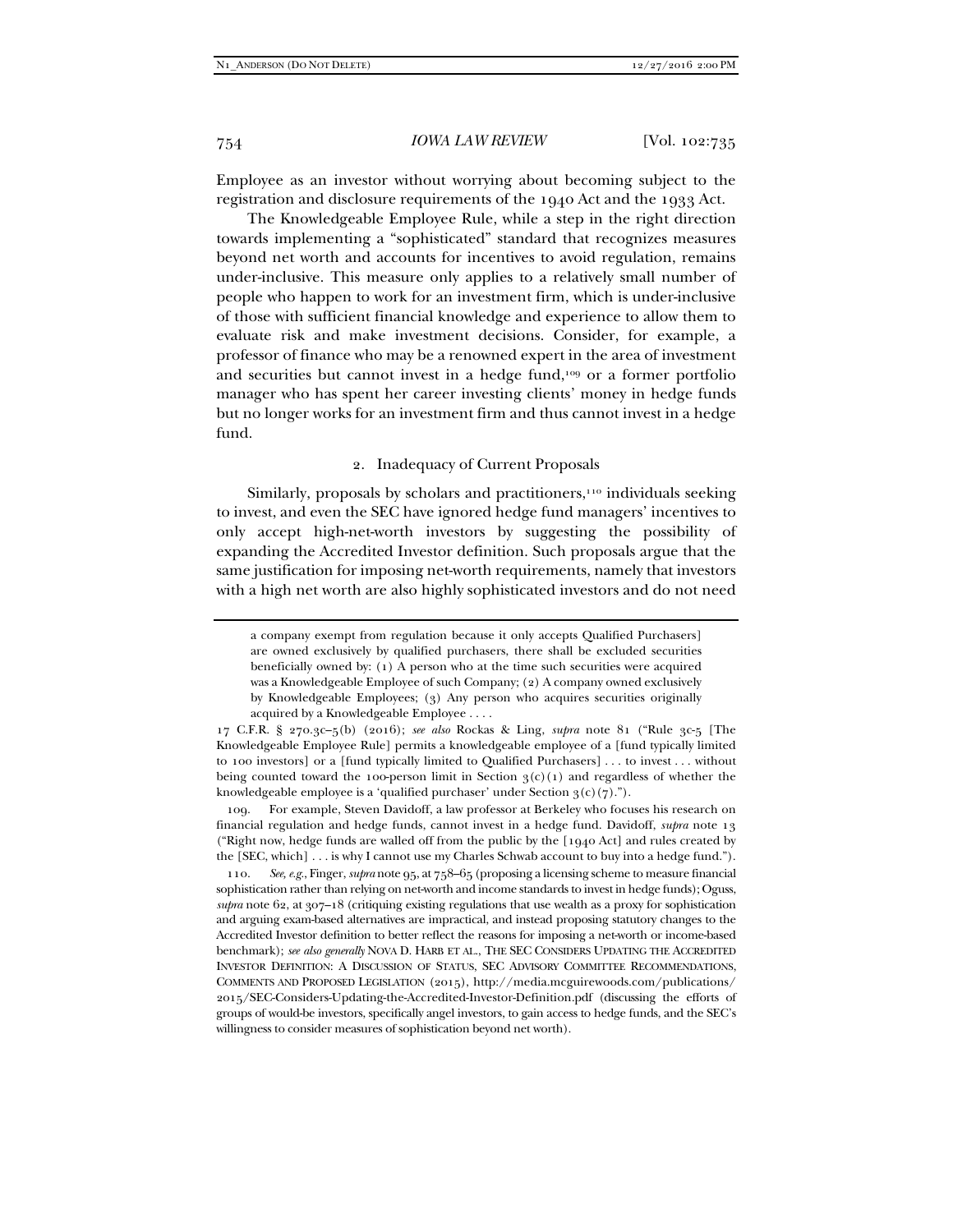the government's protection, should also apply to financially sophisticated individuals who do not necessarily meet the net-worth requirements.<sup>111</sup>

Current proposals to provide a definition of "sophisticated" have focused on expanding the Accredited Investor definition, a lower-net-worth requirement than the Qualified Purchaser standard.112 Expanding the Accredited Investor definition to apply to financially sophisticated individuals would in theory enable hedge funds to accept these investors, but in reality would have little practical effect because the hedge funds would still be inclined to limit their investors to either Qualified Purchasers, in order to be exempt under the 1940 Act, or at least higher-net-worth Accredited Investors, to maximize the capital invested into the fund.113 Financially sophisticated but low-net-worth Accredited Investors would provide neither of these benefits neither offering substantial capital nor ensuring exemptions from regulation.

# *C. HOW MISALIGNED INCENTIVES HURT THE ECONOMY*

Congress and the SEC have failed to remedy the problem of defining "sophistication" in the context of investor eligibility in a way that implements the policy of allowing sophisticated investors full access to the market. This failure poses significant problems because it has the potential to harm small businesses by making it difficult for them to obtain the capital necessary to grow or even survive, and the economy as a whole stands to suffer when small and midsized businesses are at risk.114

Investors, especially those who are knowledgeable business people, are valuable to growing businesses and the economy overall by contributing not only their capital, but also their expertise. It is no surprise that the biggest supporters of expanding the Accredited Investor definition have come from smaller businesses and "angel investors" seeking to invest in those businesses.115 Under the current framework, only those individuals who work directly for a hedge fund or have a high net-worth are able to invest in most hedge funds, and this is especially problematic in light of the incentives that hedge fund managers have to determine who may invest solely based on networth measures.

Expanding the definition of Accredited Investors would have little practical effect when investment managers have no incentive to accept individuals who, while knowledgeable about funds, do not have a high net

 <sup>111.</sup> *See supra* note 111.

 <sup>112.</sup> *Id.*

 <sup>113.</sup> *See supra* Part II.B.

 <sup>114.</sup> *See* Mandelbaum, *supra* note 90 ("[T]he two top reasons small businesses fail in the first five years are a lack of access to capital and a lack of access to expertise.").

 <sup>115.</sup> Quentin Hardy, *Angel Investors Lend Expertise as Well as Cash*, N.Y. TIMES: DEALBOOK (Mar. 31, 2015), http://www.nytimes.com/2015/04/02/business/dealbook/angel-investorslend-expertise-as-well-as-cash.html (describing angel investors as "working entrepreneurs who like to think of themselves as company-builders, and attack problems").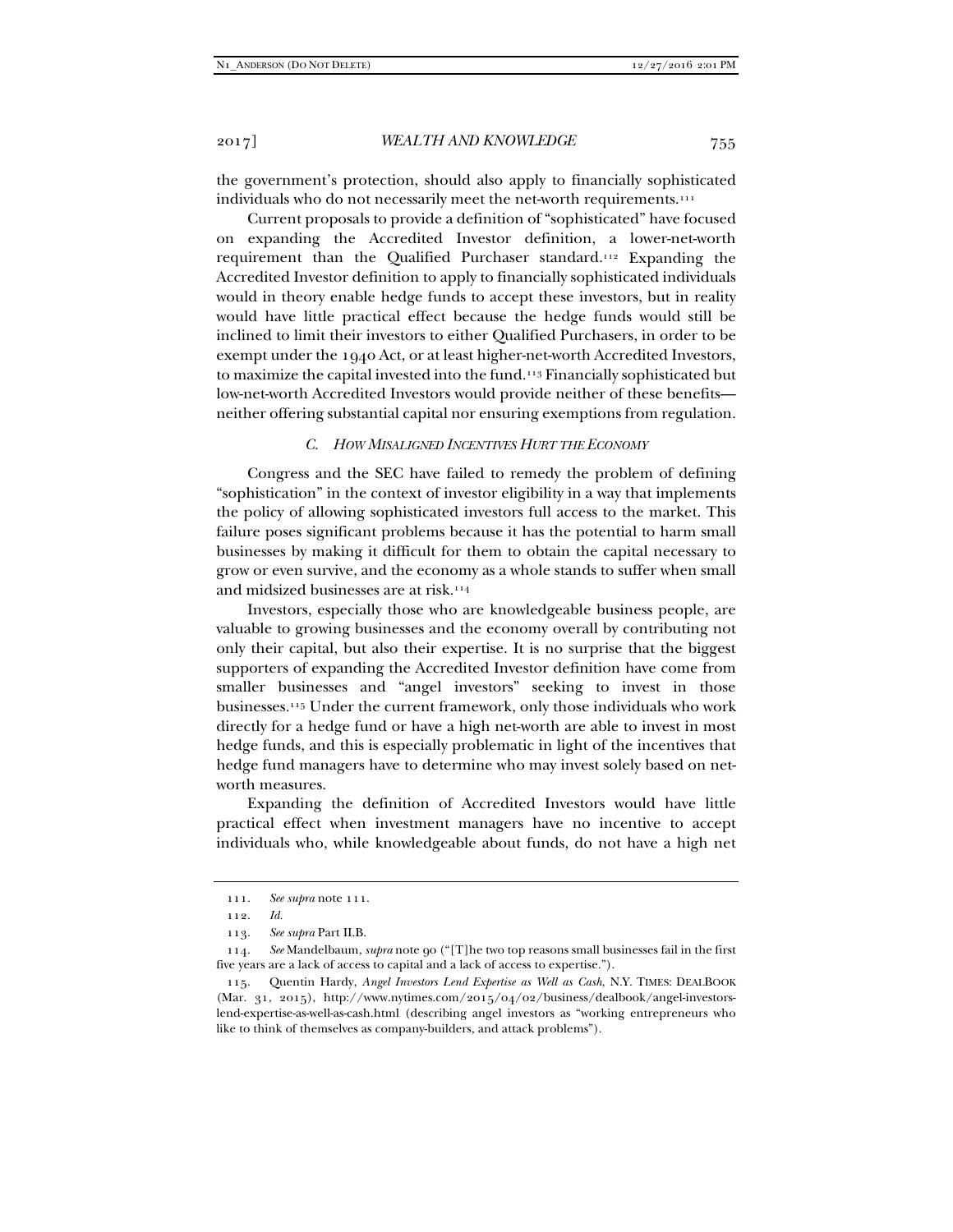worth or significant capital to contribute and risk subjecting the fund to increased regulation. However, if Congress and the SEC expanded the definition of a Qualified Purchaser, as they have paved the way for via the Knowledgeable Employee Rule,<sup>116</sup> investment managers and the businesses they represent would have an incentive to take on these investors without being subject to additional regulation. Allowing these investors to invest in private, small and growing businesses would not only help companies access a greater pool of capital, but it would also allow these knowledgeable business people to contribute their expertise to the businesses in which they are investing.117

# IV. EXPANDING "SOPHISTICATED" UNDER THE QUALIFIED PURCHASER **STANDARD**

The idea of making investment opportunities available to more of the general population than the extremely rich is one that is gaining traction beyond the world of academia and small businesses in need of investors.<sup>118</sup> The creation and subsequent expansion of the Knowledgeable Employee Rule and the passage of the JOBS Act, which allows the general public to invest in startups through crowdfunding, suggest that Congress and the SEC are willing to expand the criteria for investor eligibility. However, simply changing the definition of an Accredited Investor would be inadequate, given the incentives of hedge funds to limit investors to Qualified Purchasers.119 Congress should take additional steps to acknowledge the over- and underinclusivity of net-worth thresholds as the sole measure of financial sophistication by further expanding the Knowledgeable Employee Rule under the 1940 Act. Part IV.A proposes a long-term solution of implementing an exam to measure financial literacy but suggests that, in the meantime, Congress should either amend the existing Knowledgeable Employee Rule, or at a minimum the SEC should take selective enforcement measures by issuing No-Action Letters. Part IV.B discusses possible counter-arguments to those proposals.

# *A. LONG- AND SHORT-TERM SOLUTIONS*

Expanding access to investment opportunities while still ensuring regulation of the financial industry as a whole and preserving the elite status of hedge funds is a lofty goal. However, through a range of long-term solutions with the potential to change the financial industry and shorter-term solutions based on SEC No-Action Letters, expanding access of the financially knowledgeable public to hedge funds is an attainable solution.

 <sup>116.</sup> *See* 17 C.F.R. § 270.3c-5 (2016).

 <sup>117.</sup> *See* Mandelbaum, *supra* note 90 and accompanying text.

 <sup>118.</sup> *Supra* notes 108–14 and accompanying text.

 <sup>119.</sup> *See supra* Part III.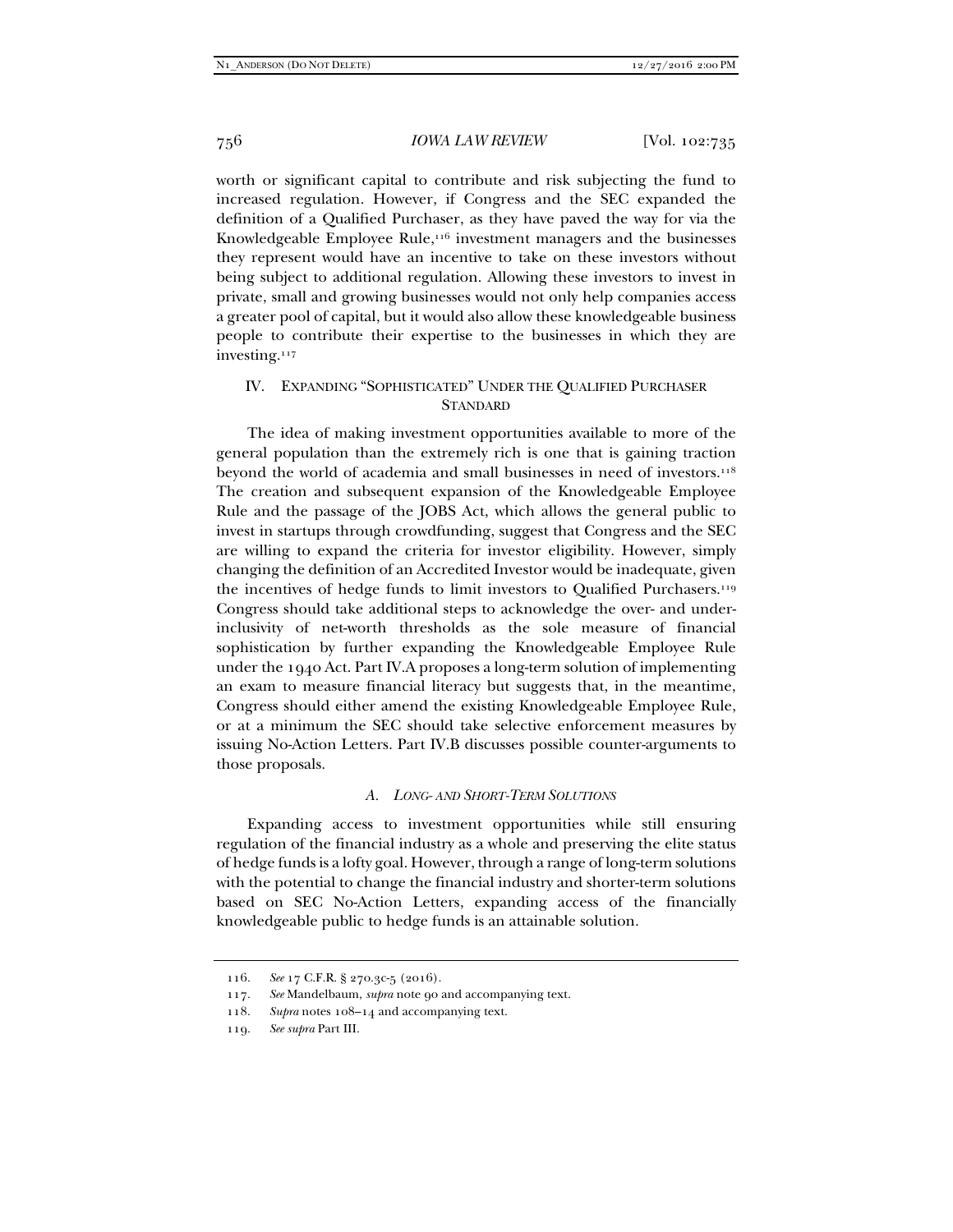Proposals to expand the Accredited Investor definition often focus on an exam-based solution that would measure the individual's knowledge about investing,120 and there is no reason the same approach could not apply to expanding the Qualified Purchaser standard. Like an exam measuring the level of "sophistication" required to qualify as an Accredited Investor, an exam for Qualified Purchaser status should measure the individual's ability to assess risks given different investment strategies and fact patterns. An exam-based approach has the advantage of being more targeted to the goal of ensuring knowledge about investments than requiring potential investors to have a certain degree, such as an MBA, CPA, or PhD in an economic or financial subject area.

While an exam-based strategy helps to measure the financial literacy of members of the general public seeking to invest, Congress should also consider amending the existing Knowledgeable Employee Rule to include past employees who participated directly in investing decisions but no longer work for an investment firm. This could be as simple as adding the language "or has previously qualified as" to the definition of a Knowledgeable Employee. Thus, Rule 3(c)(5) would read: "The term *Knowledgeable Employee* . . . means any natural person who is or has previously qualified as: (i) An Executive Officer . . . or (ii) An employee . . . who . . . participates or participated in the investment activities."121 The current language of the Knowledgeable Employee Rule allows various employees of hedge funds whose advice has a material effect on investment decisions to invest in certain 1940 Act-exempt hedge funds, and these employees must have been in this role or a similar one for at least 12 months.122 However, there is no reason that, a person who has previously qualified as a Knowledgeable Employee but no longer works for a financial institution, should lose the status of "sophisticated" for purposes of investing in a hedge fund.

The SEC has not addressed the issue of whether past employees who are financially knowledgeable may qualify as Knowledgeable Employees. The SEC should continue to consider these individuals as "sophisticated" under the rule if faced with the issue, either by amending the rule or at least by issuing No-Action Letters when asked. An individual who was previously in a position that would have qualified as a Knowledgeable Employee should continue to retain this "sophisticated" status even if the individual has moved to a different

 <sup>120.</sup> Finger, *supra* note 95, at 759–65. *But see* J.W. Verret, *Dr. Jones and the Raiders of Lost Capital: Hedge Fund Regulation, Part II, a Self-Regulation Proposal*, 32 DEL. J. CORP. L. 799, 825–27 (2007) (proposing a self-regulation strategy for hedge funds to minimize dangers of excessive hedge fund regulation, such as incentivizing hedge funds to move offshore where "funds [would] still pose the same risk to U.S. markets, but escape any government oversight"); *but see generally* Davidoff, *supra* note 13 (proposing a less-mainstream approach of opening hedge fund investing to the general public and minimizing government regulation altogether).

 <sup>121.</sup> Compare the proposed provision with the current regulation found at 17 C.F.R.  $§ 270.3c-5(2)(4)(2016).$ 

 <sup>122.</sup> *Id.* § 270.3c-5(a)(4)(ii); *see supra* note 75.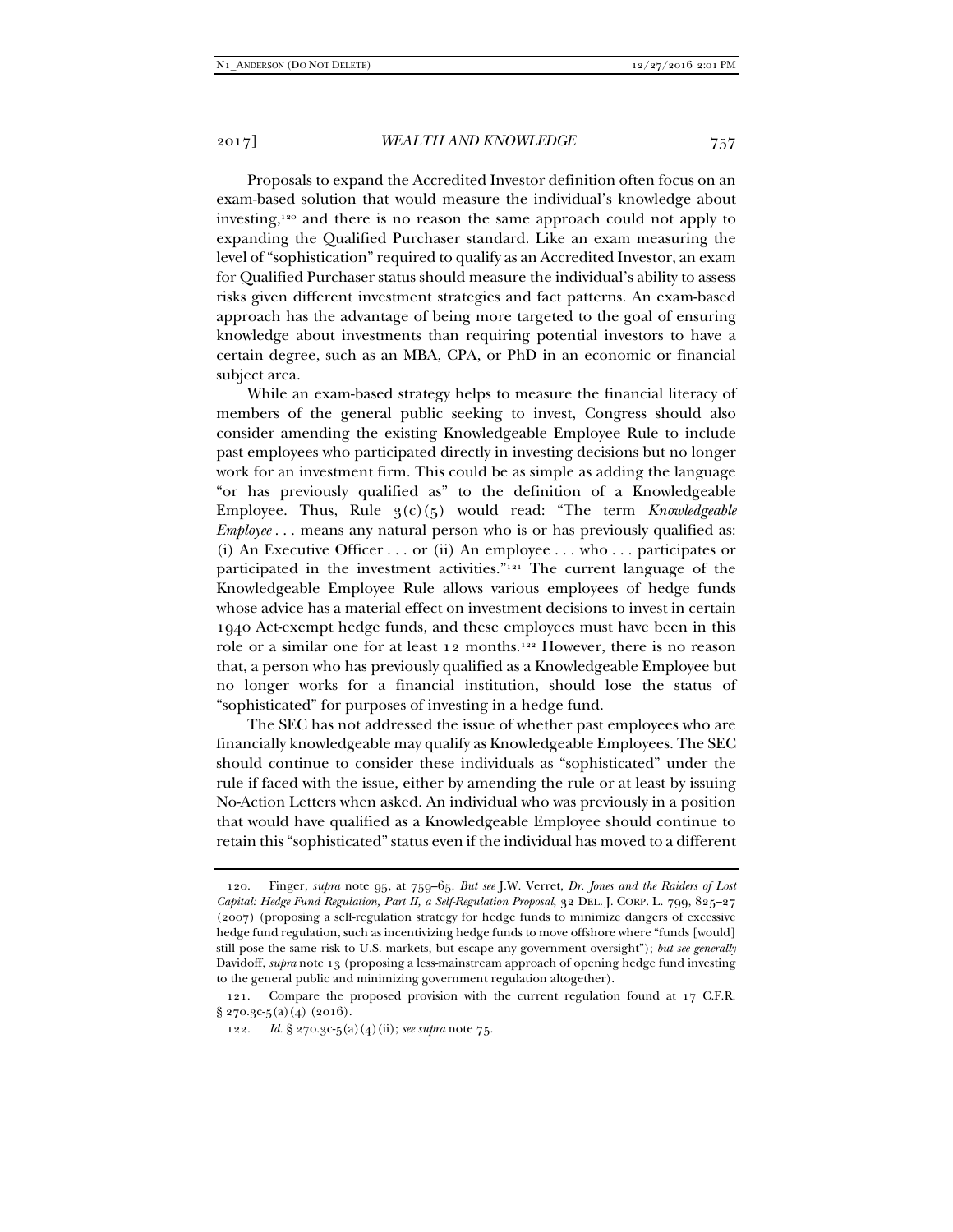career, such as one in academia or otherwise, or since retired. Although these individuals may no longer work for a hedge fund, they still are "sophisticated" and capable of appreciating risks in investments, and they should be included in the Knowledgeable Employee Rule.

Because implementing an exam-based strategy and amending the 1940 Act are unlikely to take effect in the near future, the SEC should not enforce the Qualified Purchaser requirement against companies accepting investors who have demonstrated their knowledge about investment decisions. Companies hoping to accept these investors should write to the SEC describing the individual's investment knowledge, based on her degrees, career, or an exam developed by the company, and the SEC should continue to issue No-Action Letters regarding the Knowledgeable Employee Rule to make clear that the standard for investment should be based on a certain level of sophistication and not solely based on net worth.123

# *B. CONSIDERING COUNTERARGUMENTS*

Just as commentators have criticized expanding the Accredited Investor definition, there are several possible counterarguments to expanding the Qualified Purchaser definition. First, any expansion of investor eligibility necessarily decreases regulation, and many would argue regulations limiting those who may invest in certain particularly risky investments are necessary to protect the public.124 However, such sweeping criticisms ignore the narrowness of the proposal to expand the Qualified Purchaser standard. The proposed change would not give the public at large, with no knowledge of investment risks, the ability to lose everything through investment strategies they know nothing about. Rather, expanding the Qualified Purchaser standard would merely continue the work Congress and the SEC have done to create the Knowledgeable Employee Rule. These proposals aim to make the Rule less under-inclusive by including investors who do not currently work for hedge funds but are still highly knowledgeable about investment risks.

Similarly, critics point out a number of problems with the exam-based approach. Critics of an exam-based approach in the Accredited Investor context focus on an exam's inability to measure knowledge of the wide range of hedge fund strategies.125 Further, implementing an exam system is

 <sup>123.</sup> *But see* Nagy, *supra* note 80, at 941–43 (questioning the degree of reliance the public and recipient should attach to such letters because while "the recipient can consider the letter a promise that the division staff will not bring that particular transaction to the Commission's attention for enforcement  $\text{action}[, ] \ldots [s]$ uch a promise ... probably would not constitute a basis for legal estoppel").

 <sup>124.</sup> *See* SINGER, *supra* note 3, at 59 (arguing regulations are necessary to preserve freedom because "[f]ar from interfering in the free market or undermining economic efficiency, consumer protection law is a cornerstone of well-functioning markets $[,] \ldots$  promot $[ing]$ freedom of contract and social welfare and . . . protect[ing] property rights").

 <sup>125.</sup> Oguss, *supra* note 62, at 310–11 ("[T]here is a tremendous range of contemporary investment products, including everything from garden-variety equity securities, debt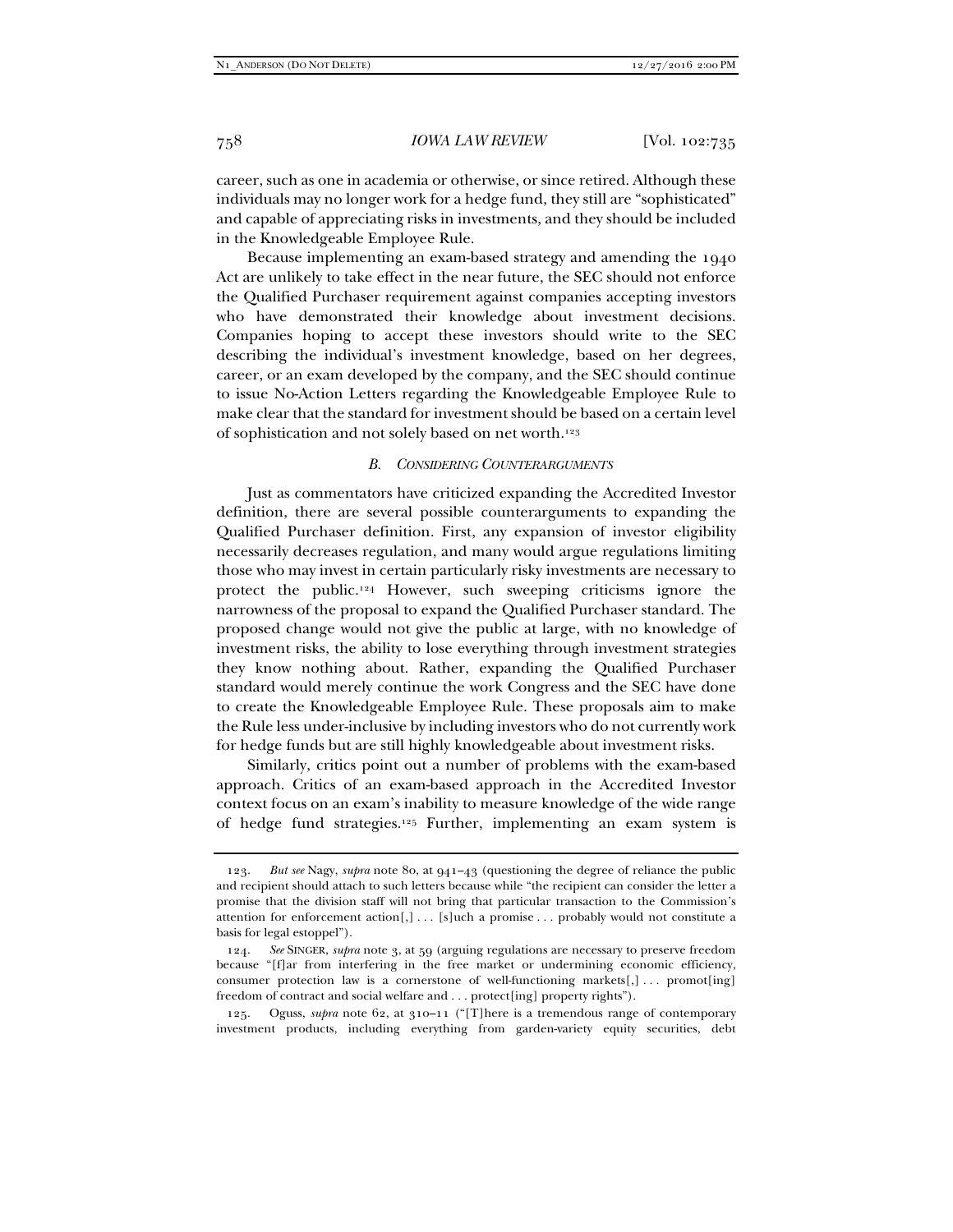expensive—either for the exam-taker, which arguably undermines the purpose of providing access to lower-net-worth investors, or for the federal government, which could undermine the purpose of facilitating investments to help boost the economy.126 However, the wide range of hedge fund strategies should not hinder an individual's ability to assess risks associated with the different strategies. After all, the current framework allows a wide range of employees of hedge funds to be considered Knowledgeable Employees and therefore able to invest, such as attorneys, traders, members of a risk team, and tax professionals,127 who surely do not know the intricacies of every hedge fund strategy but have demonstrated their ability to assess risk in the investment context. Investment managers themselves can largely address any cost-based criticisms of an exam system by helping to develop and implement such measures. While developing a uniform exam, which should be updated to reflect changes in the industry, represents an upfront cost, the investment managers could be in charge of implementing such exams to potential investors. Because these companies are already subject to audits as investment advisers, auditing these exams could also become routine at a minimal additional cost.

# V. CONCLUSION

Regulation of the financial industry makes sense. When banks and investment managers are given free rein to gamble with people's money, they have an incentive to compete with each other to offer the highest returns at the lowest rates, which inevitably involves the highest risk. When such gambles are not backed by adequate capital, the economy fails. At the same time, too much regulation can prevent the public from accessing the market at all, and a lack of investing prevents the economy from growing and recovering from downturns. The government has correctly identified the key to striking the balance between too much and too little regulation by only allowing "sophisticated" investors who can appreciate the risks associated with certain investments, such as hedge funds, to invest.

The problem, however, is that Congress, the SEC, and the Supreme Court have all failed to adequately describe what it means to be "sophisticated" and have instead settled for using high net worth as a short

instruments, and plain-vanilla derivatives to highly leveraged interest-rate swaps and CDOS. . . . Accordingly, it is hard to imagine any one exam of a reasonable length that could accurately measure an investor's . . . relevant knowledge in all such contexts.").

 <sup>126.</sup> *See* Finger, *supra* note 95, at 765 (addressing critics of an exam-based proposal who warn that "there would be administrative costs involved with designing the exam and the educational materials used to prepare for it . . . [and] costs [of] administering the exam" by suggesting that "the efficiency gains associated with licensing financially sophisticated individuals far outweigh the administrative costs of the current accredited investor definition, which likely include costly fraud proceedings against con artists and the simple costs of honest mistakes made by uneducated investors who are in over their heads").

 <sup>127.</sup> *See supra* note 75 and accompanying text.